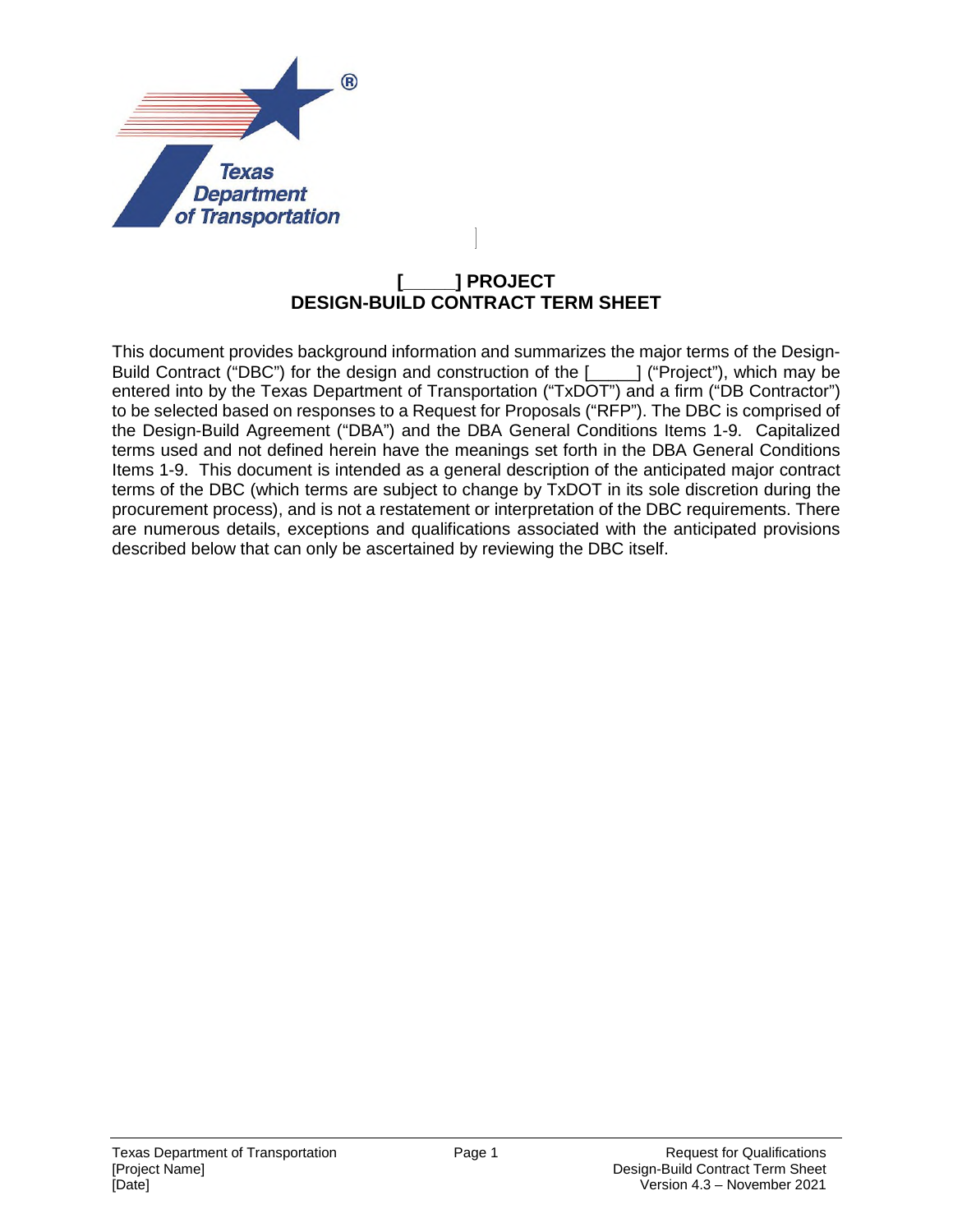| <b>CONTRACT OVERVIEW</b>                                |                                                                                                                                                                                                                                                                                                                                                                                                                                                                                                                                                                                                                            |
|---------------------------------------------------------|----------------------------------------------------------------------------------------------------------------------------------------------------------------------------------------------------------------------------------------------------------------------------------------------------------------------------------------------------------------------------------------------------------------------------------------------------------------------------------------------------------------------------------------------------------------------------------------------------------------------------|
| DB Contractor &<br>Design-Build<br><b>Contract Date</b> | DB Contractor to be determined.<br>TxDOT currently anticipates executing the DBC in [                                                                                                                                                                                                                                                                                                                                                                                                                                                                                                                                      |
| Contract<br><b>Documents</b>                            | The Contract Documents include the Design-Build Agreement<br>and exhibits; DBA General Conditions Items 1-9; Design-Build<br>Specifications Items 10-[28] and _; and all amendments to the<br>foregoing and all Change Orders issued.                                                                                                                                                                                                                                                                                                                                                                                      |
| Proposal<br>Commitments                                 | The Proposal will also be a Contract Document to the extent that<br>it exceeds the requirements of the other Contract Documents,<br>such that commitments made by the DB Contractor in the<br>Proposal relating to the Work will be binding to the extent TxDOT<br>determines such commitments are advantageous to TxDOT.                                                                                                                                                                                                                                                                                                  |
| Reference<br>Information<br>Documents                   | The Reference Information Documents ("RIDs") are provided with<br>the RFP. Portions of the RIDs are explicitly referenced in the<br>Contract Documents for the purpose of defining requirements of<br>the Contract Documents. Such portions are deemed incorporated<br>in the Contract Documents solely to the extent that they are so<br>referenced. The DB Contractor may rely on the RIDs only to the<br>extent expressly set forth in the DBA.                                                                                                                                                                         |
| Scope of Work                                           | Except as otherwise specified, all work for design and<br>construction of the Project (the "Work") will be the responsibility of<br>the DB Contractor. The Work includes all design, engineering,<br>procurement, construction and other services and items that are<br>necessary or appropriate to design, construct, execute and<br>complete the Project in conformance with the Basic Configuration<br>as set forth in the Schematic Design and otherwise in accordance<br>with the requirements of the Contract Documents.<br>See the RFQ for further details regarding the Scope of Work.                             |
| Alternative<br><b>Technical</b><br>Concepts ("ATC")     | If the Contract Documents incorporate any approved ATCs and<br>either: (a) the DB Contractor does not comply with one or more<br>TxDOT conditions applicable to the ATC; or (b) the DB Contractor<br>does not obtain a third-party approval that may be required for the<br>ATC, then the DB Contractor must comply with the Contract<br>Document requirements that would have applied but for the ATC,<br>including acquiring DB Contractor-Designated ROW necessary to<br>comply with the Contract Documents, without any increase in the<br>Price, extension of the Completion Deadlines, or any other<br>Change Order. |
| Notices to                                              | TxDOT anticipates issuing two Notices to Proceed ("NTP").<br>Notice to Proceed 1 ("NTP1") is expected to be issued                                                                                                                                                                                                                                                                                                                                                                                                                                                                                                         |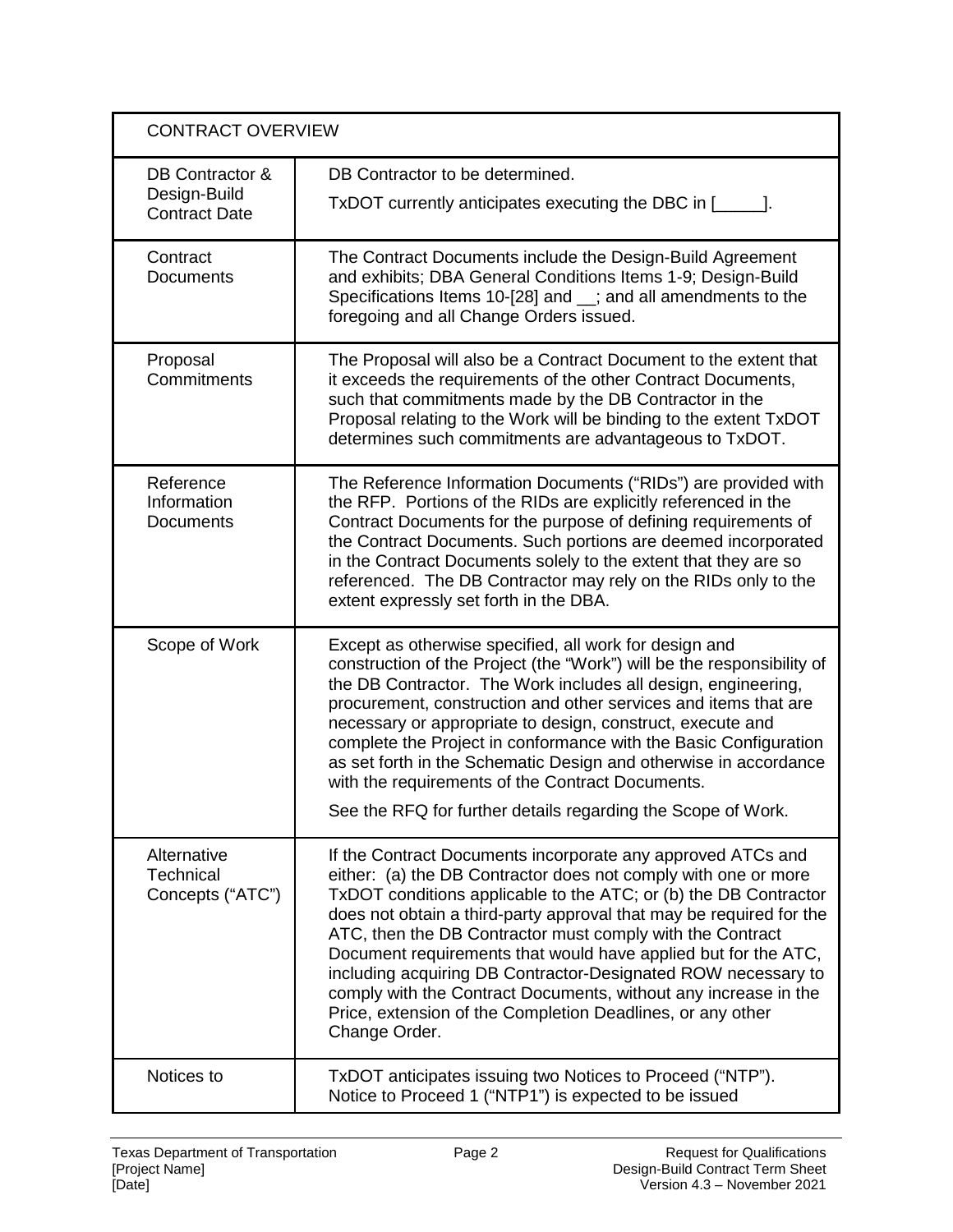| Proceed                              | concurrently with execution of the DBC.                                                                                                                                                                                                                                                                                                                                                                                                                                                                                                                            |  |
|--------------------------------------|--------------------------------------------------------------------------------------------------------------------------------------------------------------------------------------------------------------------------------------------------------------------------------------------------------------------------------------------------------------------------------------------------------------------------------------------------------------------------------------------------------------------------------------------------------------------|--|
|                                      | Issuance of NTP1 authorizes the DB Contractor to perform the<br>portion of the Work necessary to obtain TxDOT's approval of the<br>Project Management Plan, Quality Management Plan and Project<br>Baseline Schedule 2; to enter the Project Right of Way ("ROW")<br>that TxDOT owns in order to conduct surveys and site<br>investigations, including geotechnical, Hazardous Materials and<br>Utilities investigations; to perform certain ROW acquisition<br>services; and to commence negotiating and entering into Utility<br>Agreements with Utility Owners. |  |
|                                      | TxDOT anticipates issuing Notice to Proceed 2 ("NTP2")<br>concurrently with:                                                                                                                                                                                                                                                                                                                                                                                                                                                                                       |  |
|                                      | (a) TxDOT's approval of the Project Management Plan and<br>Quality Management Plan, and                                                                                                                                                                                                                                                                                                                                                                                                                                                                            |  |
|                                      | (b) TxDOT's approval of the Project Baseline Schedule 2.                                                                                                                                                                                                                                                                                                                                                                                                                                                                                                           |  |
|                                      | Issuance of NTP2 authorizes the DB Contractor to perform all<br>other Work and activities pertaining to the Project.                                                                                                                                                                                                                                                                                                                                                                                                                                               |  |
|                                      | If NTP1 is not issued within [180] days after the Proposal Due<br>Date and the DB Contractor does not, in whole or in part, cause<br>the delay, the Price will be subject to adjustment (based on the<br>ENR Construction Cost Index) until issuance of NTP1. If NTP1 is<br>not issued within [365] days from the Effective Date, the DB<br>Contractor may terminate the DBC.                                                                                                                                                                                      |  |
|                                      | If NTP2 is not issued within [270] days after the Proposal Due<br>Date or [90] days after the issuance of NTP1 and the DB<br>Contractor does not, in whole or in part, cause the delay, the<br>Price will be subject to adjustment (based on the ENR<br>Construction Cost Index).                                                                                                                                                                                                                                                                                  |  |
| PRICE, SECURITY & PAYMENTS           |                                                                                                                                                                                                                                                                                                                                                                                                                                                                                                                                                                    |  |
| Price                                | This is a fixed price, lump sum contract, to be paid based on<br>progress and subject to a Maximum Payment Schedule. The<br>Price will remain valid without adjustment until [180] days after the<br>Proposal Due Date. Except in the case of adjustment due to<br>delays to NTPs, the Price is only subject to adjustment via<br>Change Order.                                                                                                                                                                                                                    |  |
| Payment<br>Obligations &<br>Progress | TxDOT will make payments based on Work progress as<br>evidenced by a monthly Draw Request submitted by the DB<br>Contractor in the form attached to the DBC.                                                                                                                                                                                                                                                                                                                                                                                                       |  |
| Payment<br>Limitations               | A Maximum Payment Schedule provided with the Proposal<br>establishes a cap on the aggregate amount of progress payments<br>that may be paid to the DB Contractor each month over the term<br>of the DBC. The Maximum Payment Schedule is subject to                                                                                                                                                                                                                                                                                                                |  |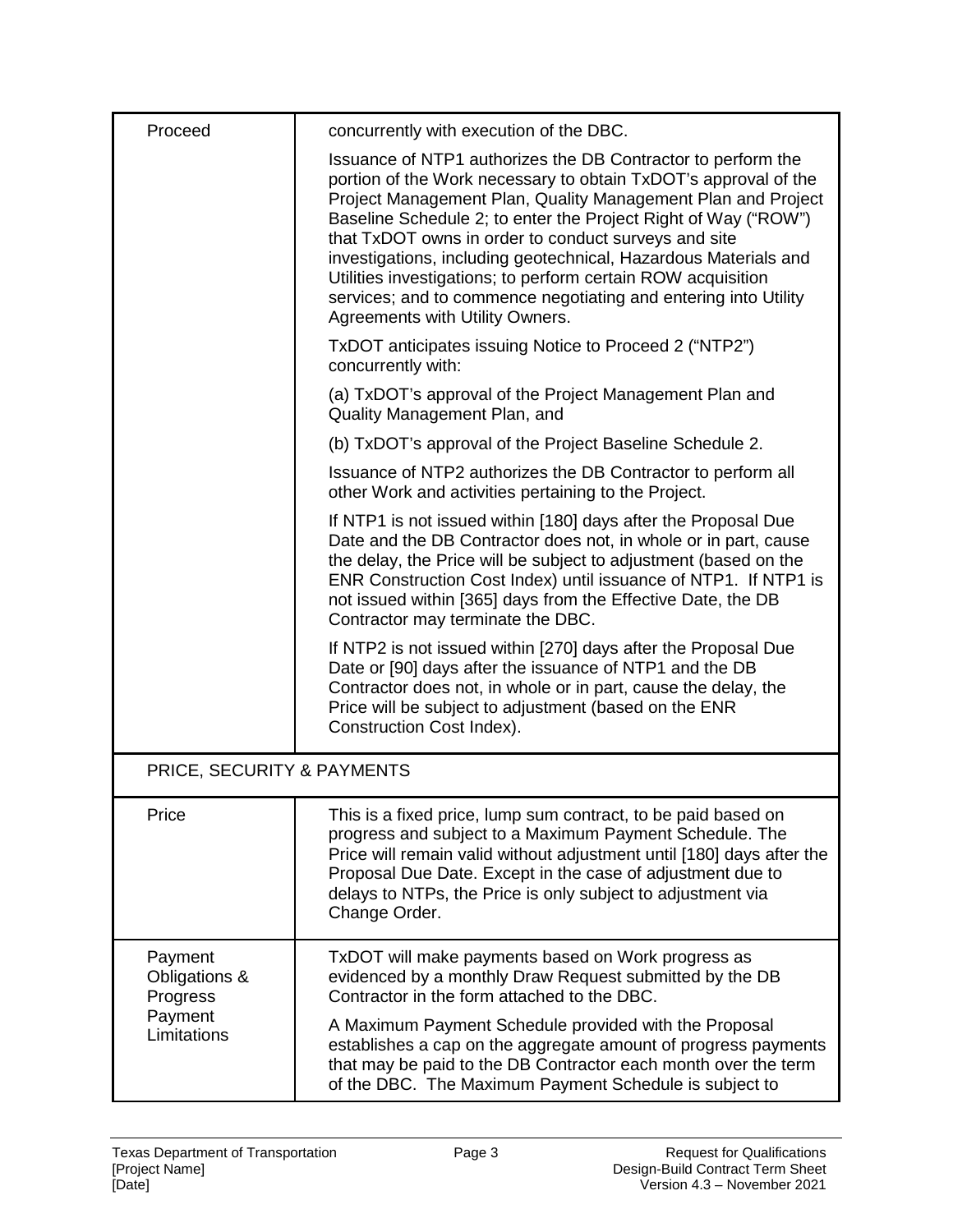|                                                                 | change to account for any changes in the Price due to Change<br>Orders or amendments.                                                                                                                                                                                                                                                                                                                                                                                                                                                                                                                                                                                                                                                                                                                                       |
|-----------------------------------------------------------------|-----------------------------------------------------------------------------------------------------------------------------------------------------------------------------------------------------------------------------------------------------------------------------------------------------------------------------------------------------------------------------------------------------------------------------------------------------------------------------------------------------------------------------------------------------------------------------------------------------------------------------------------------------------------------------------------------------------------------------------------------------------------------------------------------------------------------------|
|                                                                 | If the DB Contractor falls behind schedule, no progress payments<br>will be paid until a recovery schedule is approved by TxDOT.                                                                                                                                                                                                                                                                                                                                                                                                                                                                                                                                                                                                                                                                                            |
| Proposal,<br>Performance,<br>Payment &<br><b>Warranty Bonds</b> | A Proposal Bond in the amount of $[0]$ million will remain in place<br>as security for performance of the DB Contractor's obligations.<br>Upon receipt of Payment and Performance Bonds meeting the<br>requirements of the DBC (and other documents required for<br>NTP1), the Proposal Bond will be released.                                                                                                                                                                                                                                                                                                                                                                                                                                                                                                              |
|                                                                 | Payment and Performance Bonds in the amount of \$[•] million<br>will be required as security for the DB Contractor's obligations as<br>a condition for issuance of NTP1.                                                                                                                                                                                                                                                                                                                                                                                                                                                                                                                                                                                                                                                    |
|                                                                 | Upon issuance of NTP2, the amount of the Payment and<br>Performance Bonds will increase to an amount equal to the<br>portion of the Price allocable to Construction Work less the cost of<br>Construction Work performed by Utility Owners, in accordance<br>with the rider forms included in the DBC.                                                                                                                                                                                                                                                                                                                                                                                                                                                                                                                      |
|                                                                 | The Performance Bond will be released after Final Acceptance if<br>DB Contractor is not in default under the Contract Documents and<br>TxDOT has received the Warranty Bond.                                                                                                                                                                                                                                                                                                                                                                                                                                                                                                                                                                                                                                                |
|                                                                 | The Payment Bond will be released upon: (a) receipt of (i)<br>evidence that all Persons eligible to file a claim against the<br>Payment Bond have been fully paid, and (ii) unconditional<br>releases of Liens and stop notices from all Subcontractors who<br>filed a preliminary notice of a claim against the Payment Bond; or<br>(b) expiration of the statutory period for Subcontractors to file a<br>claim against the Payment Bond if no claims have been filed.                                                                                                                                                                                                                                                                                                                                                    |
|                                                                 | After Final Acceptance, DB Contractor may obtain a release of<br>the Performance Bond by satisfying certain conditions, including<br>providing a Warranty Bond in the amount of 10% of the Price,<br>which will guarantee performance of the Work required to be<br>performed during the Warranty Term. The Warranty Bond will be<br>released upon: (a) expiration of the Warranty Term; (b) receipt of<br>(i) evidence that all Persons eligible to file a claim against the<br>Warranty Bond have been fully paid, and (ii) unconditional<br>releases of Liens and stop notices from all Subcontractors who<br>filed preliminary notice of a claim against the Warranty Bond; and<br>(c) expiration of the statutory period for Subcontractors to file a<br>claim against the Warranty Bond if no claims have been filed. |
|                                                                 | If the Price is increased in connection with a Change Order,<br>TxDOT may, in its sole discretion, require a corresponding<br>proportionate increase in the amount of each bond.                                                                                                                                                                                                                                                                                                                                                                                                                                                                                                                                                                                                                                            |
| Guaranty                                                        | Each guaranty assures performance of DB Contractor's<br>obligations under the Contract Documents and must be                                                                                                                                                                                                                                                                                                                                                                                                                                                                                                                                                                                                                                                                                                                |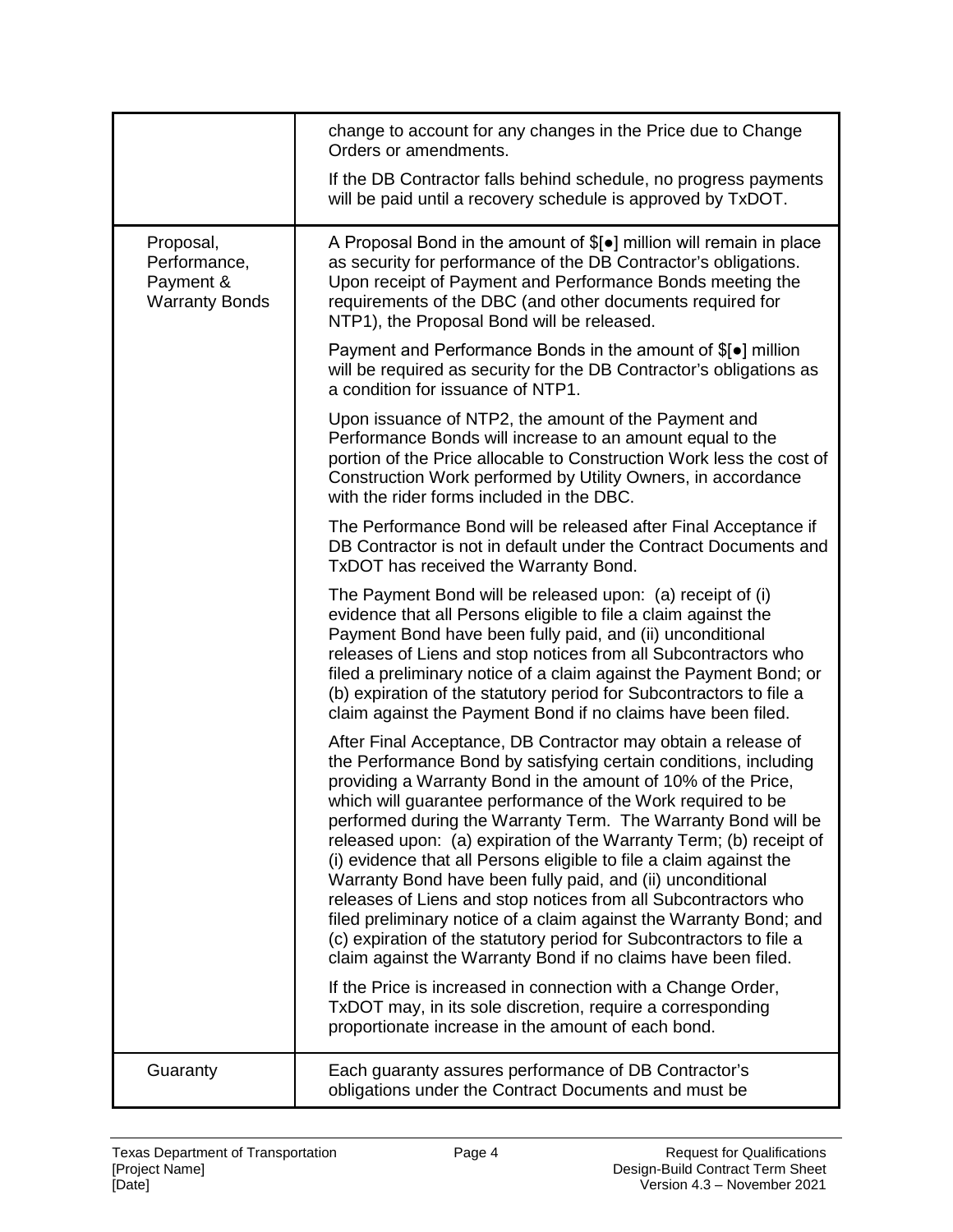|                                | maintained in full force and effect so long as DB Contractor has<br>any obligations under the Contract Documents.                                                                                                                                                                                                                                                                       |
|--------------------------------|-----------------------------------------------------------------------------------------------------------------------------------------------------------------------------------------------------------------------------------------------------------------------------------------------------------------------------------------------------------------------------------------|
|                                | Guaranties may be required pursuant to the terms of the RFQ<br>and RFP.                                                                                                                                                                                                                                                                                                                 |
|                                | In addition, if at any time the total combined net worth of DB<br>Contractor, its equity members (as applicable) and any<br>Guarantors, is less than \$[ $\bullet$ ], DB Contractor must provide one or<br>more guarantees from a Guarantor acceptable to TxDOT so that<br>the combined net worth is at least $$[•]$ .                                                                  |
|                                | DB Contractor must report the net worth of DB Contractor, its<br>equity members and Guarantors, if any, to TxDOT, every year by<br>means of audited financial statements and on a quarterly basis by<br>means of certifications by the CFOs of the DB Contractor, its<br>equity members and any Guarantors.                                                                             |
| Mobilization                   | The DB Contractor is entitled to payment for mobilization in<br>installments in an amount equal to the bid item price for<br>mobilization, not to exceed 10% of the Price.                                                                                                                                                                                                              |
|                                | COMPLETION DEADLINES, SCHEDULE AND DELAY                                                                                                                                                                                                                                                                                                                                                |
| Completion<br><b>Deadlines</b> | Time is of the essence. DB Contractor commits to develop the<br>Project in accordance with the time periods set forth in the<br><b>Contract Documents.</b>                                                                                                                                                                                                                              |
|                                | [If the project is tolled, include the following language here: The<br>deadline for Toll Zone Completion is the earlier of (a) the date of<br>Substantial Completion minus [•] days or (b) the Substantial<br>Completion Deadline minus [.] days.]                                                                                                                                      |
|                                | The deadline for Substantial Completion of the Project will be the<br>date set forth in the Proposal (which may be constrained in<br>accordance with the RFP). The entire Project must be opened to<br>traffic [If the project is tolled, include the following language here:<br>and ready for toll collection] on or before such deadline.                                            |
|                                | The deadline for Final Acceptance is [10] days after Substantial<br>Completion.                                                                                                                                                                                                                                                                                                         |
|                                | TxDOT has no obligation to extend the Completion Deadlines,<br>except as specifically provided. (See Change Order section<br>below.)                                                                                                                                                                                                                                                    |
| Schedule                       | The DB Contractor must perform the Work in accordance with an<br>approved comprehensive critical path schedule. The baseline<br>schedule will be the schedule submitted with the Proposal and<br>any changes must be approved by TxDOT as a condition to<br>NTP2. The schedule will be updated monthly during the Work<br>and used for payment, planning and monitoring progress of the |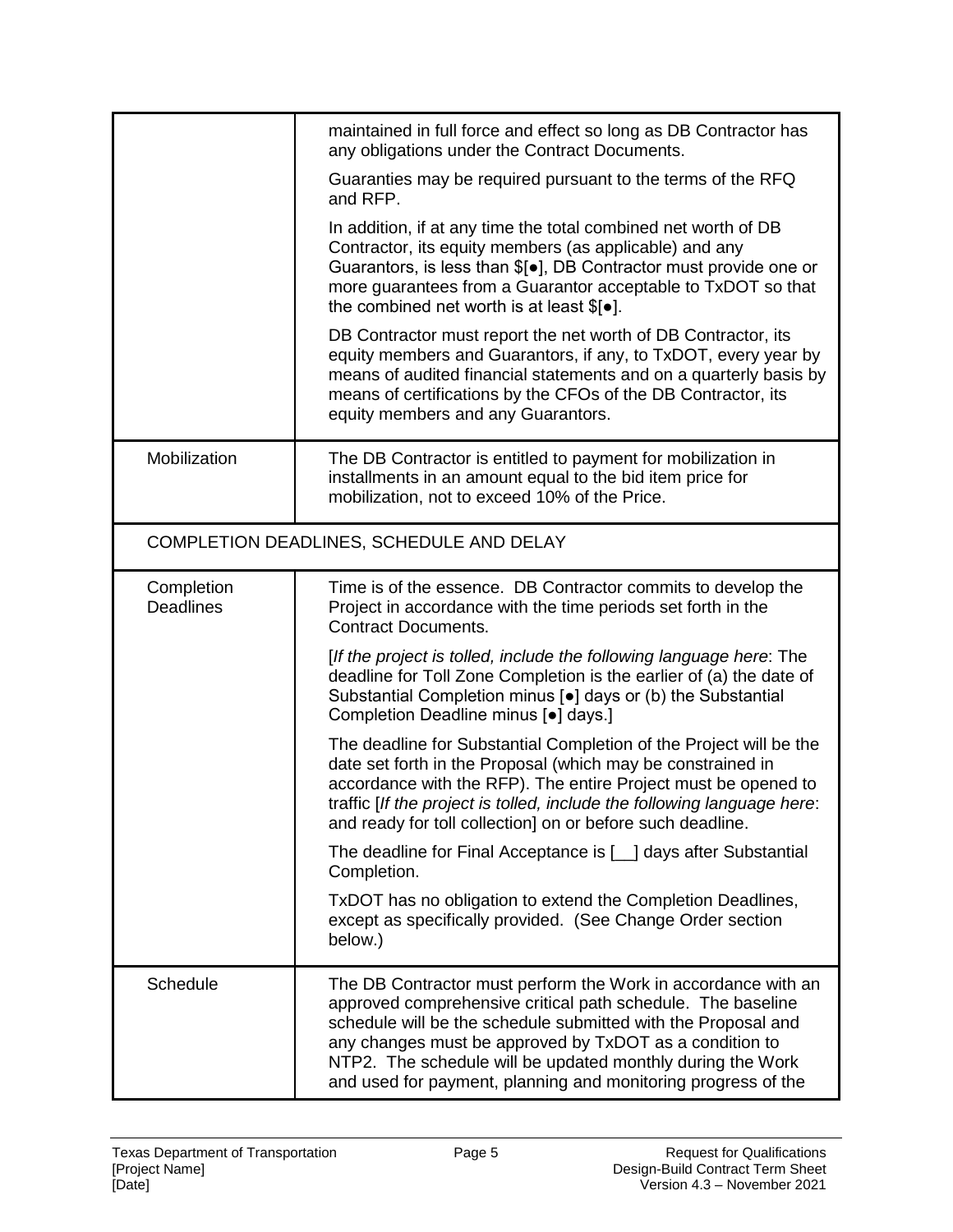|                           | Work. If the DB Contractor falls behind schedule, a recovery<br>schedule to regain lost time is required.                                                                                                                                                                                                                                                                                                 |
|---------------------------|-----------------------------------------------------------------------------------------------------------------------------------------------------------------------------------------------------------------------------------------------------------------------------------------------------------------------------------------------------------------------------------------------------------|
| Delay                     | Liquidated damages may be assessed for delays in meeting the<br>deadlines for Substantial Completion [If the project is tolled,<br>include the following language here:, Toll Zone Completion] and<br>Final Acceptance. (See Liquidated Damages section below.)                                                                                                                                           |
|                           | TxDOT has the right to terminate the DBC if Substantial<br>Completion is delayed beyond 365 days after the Substantial<br>Completion Deadline [If the project is tolled, include the following<br>language here:, Toll Zone Completion is delayed beyond [180]<br>days after the Toll Zone Completion Deadline] or Final<br>Acceptance is delayed beyond 180 days after the Final<br>Acceptance Deadline. |
| <b>Toll Zone</b>          | [If the project is tolled, include the following language:                                                                                                                                                                                                                                                                                                                                                |
| Completion                | TxDOT will issue a written Certificate of Toll Zone Completion when<br>Toll Zone Completion occurs.                                                                                                                                                                                                                                                                                                       |
|                           | DB Contractor shall provide written notice to TxDOT prior to Toll<br>Zone Completion, after which TxDOT shall conduct (i) an<br>inspection of the Toll Zone Work and its components, (ii) a review<br>of the applicable Final Design Documents and Construction<br>Documents and (iii) such other investigation as may be necessary<br>to evaluate whether Toll Zone Completion is achieved.]             |
| Substantial<br>Completion | TxDOT will issue a written Certificate of Substantial Completion<br>when Substantial Completion occurs.                                                                                                                                                                                                                                                                                                   |
|                           | The DBC provides certain criteria that TxDOT may consider and<br>require satisfaction of in determining whether Substantial<br>Completion has occurred:                                                                                                                                                                                                                                                   |
|                           | whether all major safety features, all required illumination, and<br>required signs and signals are installed and functional                                                                                                                                                                                                                                                                              |
|                           | whether the need for temporary traffic controls or for Lane<br>٠<br>Closures at any time has ceased                                                                                                                                                                                                                                                                                                       |
|                           | whether all lanes of traffic set forth in the Released for<br>٠<br>Construction Documents are in their final configuration and<br>available for public use                                                                                                                                                                                                                                                |
|                           | whether the DB Contractor has otherwise completed the Work<br>٠<br>in accordance with the Contract Documents and Released for<br><b>Construction Documents</b>                                                                                                                                                                                                                                            |
|                           | [Add any project-specific conditions to Substantial Completion]<br>٠                                                                                                                                                                                                                                                                                                                                      |
|                           | any additional conditions set forth in the DBC are fulfilled<br>■                                                                                                                                                                                                                                                                                                                                         |
| <b>Final Acceptance</b>   | Promptly after Substantial Completion, the DB Contractor must                                                                                                                                                                                                                                                                                                                                             |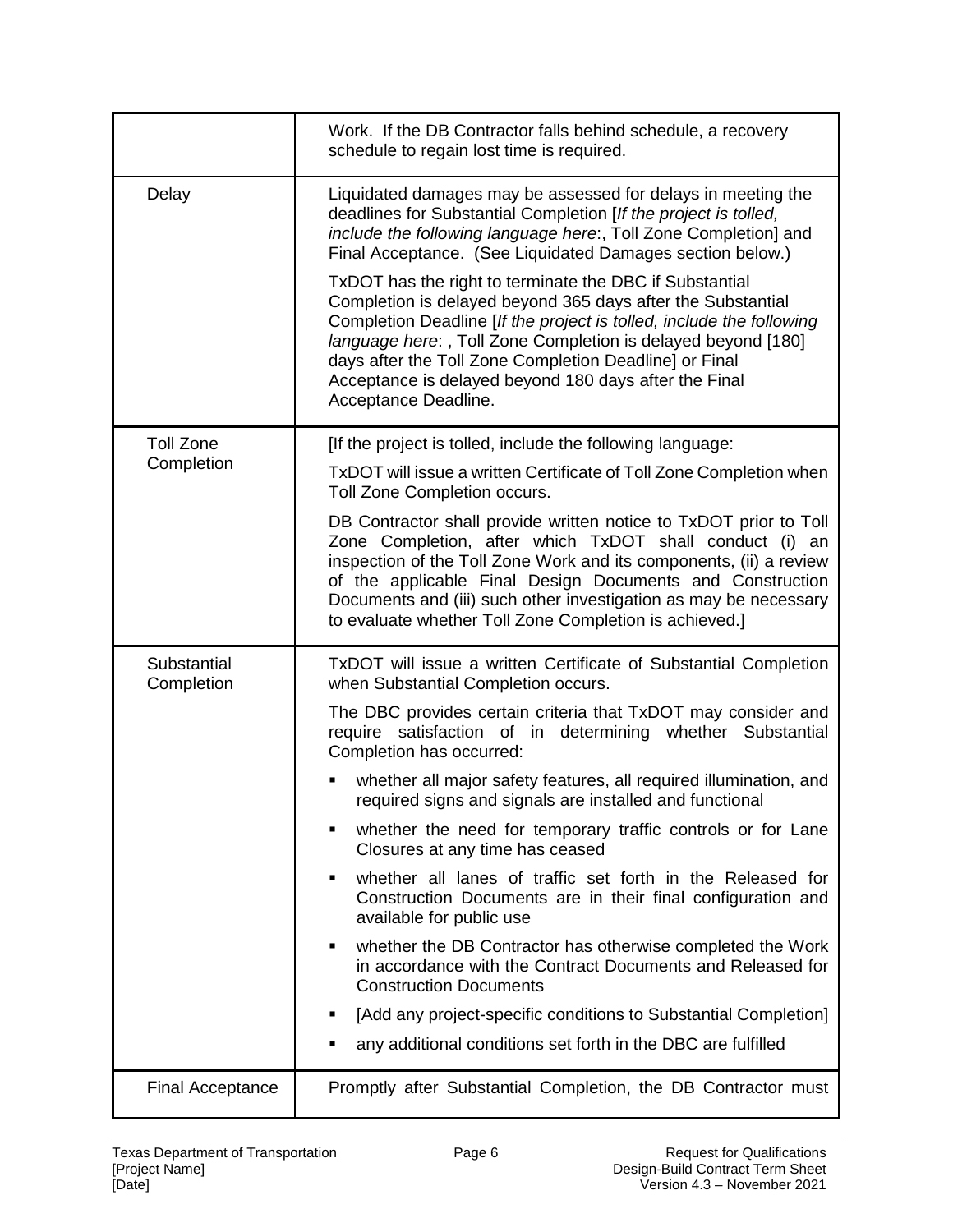|                        | perform all remaining Work, including: (a) completion of all Punch<br>List items, (b) all landscaping, and (c) aesthetic features.                                                                                                                                                                                                                                                                                                                                                                                  |
|------------------------|---------------------------------------------------------------------------------------------------------------------------------------------------------------------------------------------------------------------------------------------------------------------------------------------------------------------------------------------------------------------------------------------------------------------------------------------------------------------------------------------------------------------|
|                        | DB Contractor must prepare and adhere to a timetable for planting<br>and establishing the landscaping, which will provide for<br>landscaping to be planted prior to Final Acceptance.                                                                                                                                                                                                                                                                                                                               |
|                        | TxDOT will issue a Certificate of Final Acceptance at such time as<br>certain conditions are satisfied.                                                                                                                                                                                                                                                                                                                                                                                                             |
|                        | These conditions include, but are not limited to:                                                                                                                                                                                                                                                                                                                                                                                                                                                                   |
|                        | TxDOT has issued the Certificate of Substantial Completion<br>$\blacksquare$                                                                                                                                                                                                                                                                                                                                                                                                                                        |
|                        | all Punch List items have been completed and delivered to the<br>٠<br>reasonable satisfaction of TxDOT                                                                                                                                                                                                                                                                                                                                                                                                              |
|                        | TxDOT has received the as-built drawings<br>٠                                                                                                                                                                                                                                                                                                                                                                                                                                                                       |
|                        | all manufacturers' warranties, guarantees, instruction sheets,<br>$\blacksquare$<br>parts lists, and other product data have been submitted to<br><b>TxDOT</b>                                                                                                                                                                                                                                                                                                                                                      |
|                        | the DB Contractor has delivered to TxDOT a certification<br>$\blacksquare$<br>representing there exists no uncured DB Contractor Default                                                                                                                                                                                                                                                                                                                                                                            |
|                        | no uncured DB Contractor Defaults exist                                                                                                                                                                                                                                                                                                                                                                                                                                                                             |
|                        | all of the DB Contractor's other obligations under the Contract<br>٠<br>Documents have been satisfied in full or waived                                                                                                                                                                                                                                                                                                                                                                                             |
| <b>Early Opening</b>   | Prior to Substantial Completion, TxDOT has the right to open to<br>traffic portions of the Project, to the extent such portions are safe<br>and necessary or advisable, in TxDOT's sole determination, for<br>traffic circulation. Early openings do not constitute Substantial<br>Completion or Final Acceptance of the Project or waive any<br>requirements.                                                                                                                                                      |
|                        | <b>CONTRACT RIGHTS &amp; RESPONSIBILITIES</b>                                                                                                                                                                                                                                                                                                                                                                                                                                                                       |
| <b>Control of Work</b> | The DB Contractor is solely responsible for and will have control<br>over Project safety, the construction, and the Site, and shall be<br>solely responsible for coordinating all portions of the Work under<br>the Contract Documents, subject, however, to all requirements<br>contained in the Contract Documents. [If the project is tolled,<br>include the following language here: DB Contractor shall<br>coordinate the performance of the Work with the work to be<br>performed by the Systems Integrator.] |
|                        | The DB Contractor shall take all reasonable precautions and be<br>solely responsible for the safety of, and shall provide protection to<br>prevent damage, injury, or loss to, all persons on the Site or who<br>would reasonably be expected to be affected by the Work.                                                                                                                                                                                                                                           |
|                        | The DB Contractor must ensure that all of its activities are                                                                                                                                                                                                                                                                                                                                                                                                                                                        |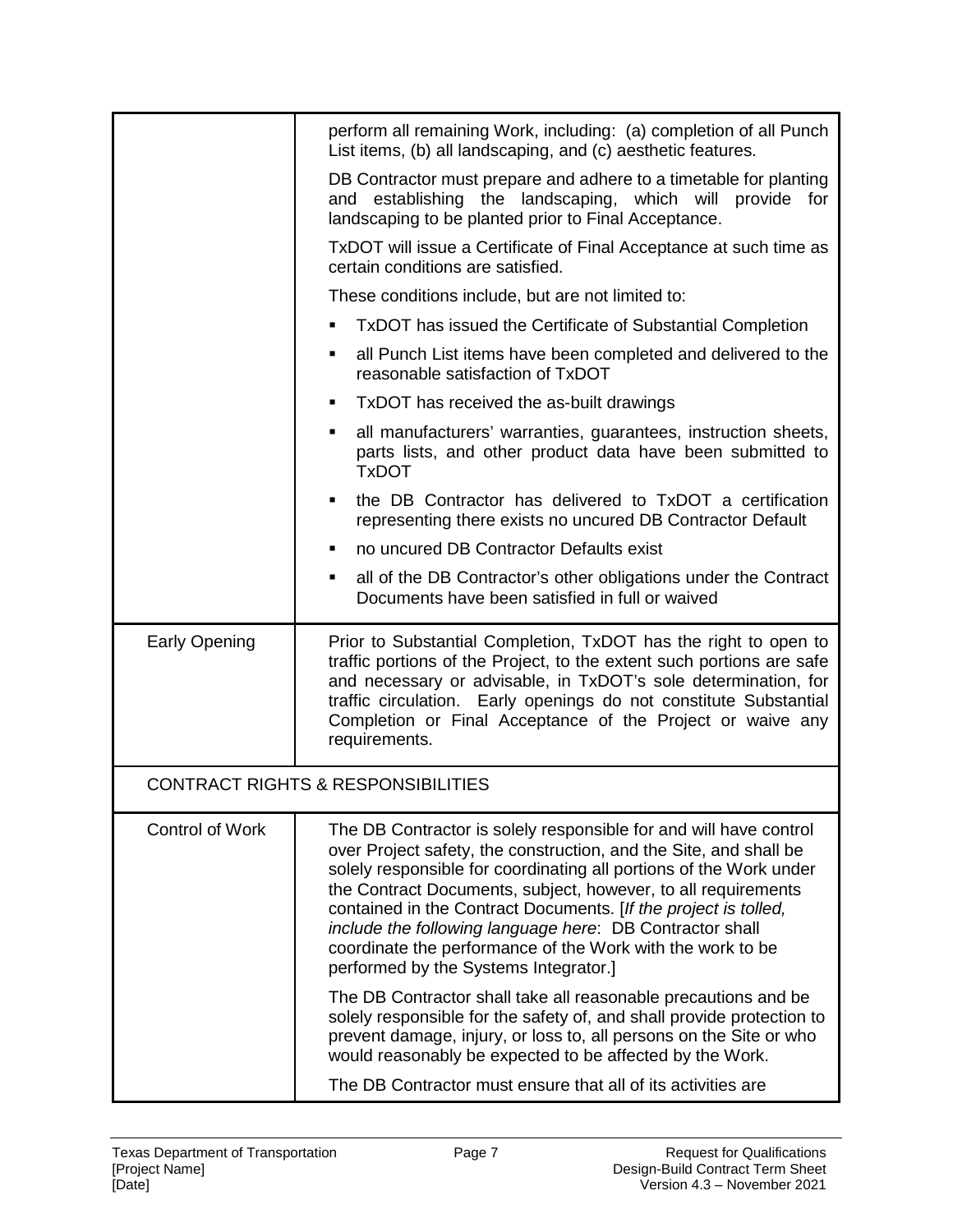|                            | undertaken in a manner that will minimize the effect on<br>surrounding property and the traveling public to the maximum<br>extent practicable.                                                                                                                                                                                                                                                                                                                                                                                                                                                                                                                                                                                                                                                                                                                                                                                                                                                                                                                                                                                                                                                                                                                                                                                                                                                                                                                                                                                                                                                                                                                                                                                                                                                                            |
|----------------------------|---------------------------------------------------------------------------------------------------------------------------------------------------------------------------------------------------------------------------------------------------------------------------------------------------------------------------------------------------------------------------------------------------------------------------------------------------------------------------------------------------------------------------------------------------------------------------------------------------------------------------------------------------------------------------------------------------------------------------------------------------------------------------------------------------------------------------------------------------------------------------------------------------------------------------------------------------------------------------------------------------------------------------------------------------------------------------------------------------------------------------------------------------------------------------------------------------------------------------------------------------------------------------------------------------------------------------------------------------------------------------------------------------------------------------------------------------------------------------------------------------------------------------------------------------------------------------------------------------------------------------------------------------------------------------------------------------------------------------------------------------------------------------------------------------------------------------|
| <b>Prevailing Wages</b>    | DB Contractor must pay, or cause to be paid, to all applicable<br>workers employed by it or its Subcontractors performing the Work<br>not less than the prevailing rates of wages, as provided in the<br>DBA and in the statutes and regulations applicable to public<br>works contracts, including Chapter 2258 of the Texas<br>Government Code and the Davis-Bacon Act.                                                                                                                                                                                                                                                                                                                                                                                                                                                                                                                                                                                                                                                                                                                                                                                                                                                                                                                                                                                                                                                                                                                                                                                                                                                                                                                                                                                                                                                 |
| <b>Right of Way</b>        | TxDOT has begun ROW acquisition for the Project and will<br>continue the acquisition effort until execution of the DBC. If the<br>ROW acquisition is not completed by such time, the DB<br>Contractor must acquire the remaining Project ROW, including<br>real property within the boundaries included in the NEPA<br>schematics ("Schematic ROW") and any additional real property<br>needed for the Project outside the Schematic ROW, in<br>accordance with the Contract Documents, the approved Right of<br>Way Acquisition Management Plan and all applicable Laws. All<br>Project ROW must be acquired by the DB Contractor in the name<br>of the State. The scope of DB Contractor's ROW acquisition<br>services includes condemnation support services and the<br>provision of expert witnesses for condemnation proceedings.<br>For real property needed for ROW within the Schematic ROW,<br>TxDOT is responsible for the purchase price of the real property,<br>market rental consideration paid for possession and use<br>agreements, relocation assistance payments, title insurance, and<br>reimbursing the DB Contractor for its reasonable out-of-pocket<br>costs for condemnation support services for such property. The<br>reimbursement for condemnation support services costs is<br>subject to a cap of \$10,000 per parcel plus expert witness fees.<br>DB Contractor is responsible for all costs and expenses in<br>connection with acquiring real property, improvements and<br>fixtures outside of the Schematic ROW that DB Contractor<br>determines is necessary or advisable to be acquired for the<br>Project and which acquisition is approved by TxDOT.<br>DB Contractor is responsible for the cost of any temporary<br>construction easements or other temporary property interests. |
| Design and<br>Construction | The DB Contractor is responsible for the design and construction<br>of the Project in accordance with the Contract Documents.                                                                                                                                                                                                                                                                                                                                                                                                                                                                                                                                                                                                                                                                                                                                                                                                                                                                                                                                                                                                                                                                                                                                                                                                                                                                                                                                                                                                                                                                                                                                                                                                                                                                                             |
| Design Liability           | The DB Contractor assumes full responsibility and liability with<br>respect to design of the Project, including correction of any errors,<br>omissions, inconsistencies or other defects in the Schematic<br>Design affecting constructability.                                                                                                                                                                                                                                                                                                                                                                                                                                                                                                                                                                                                                                                                                                                                                                                                                                                                                                                                                                                                                                                                                                                                                                                                                                                                                                                                                                                                                                                                                                                                                                           |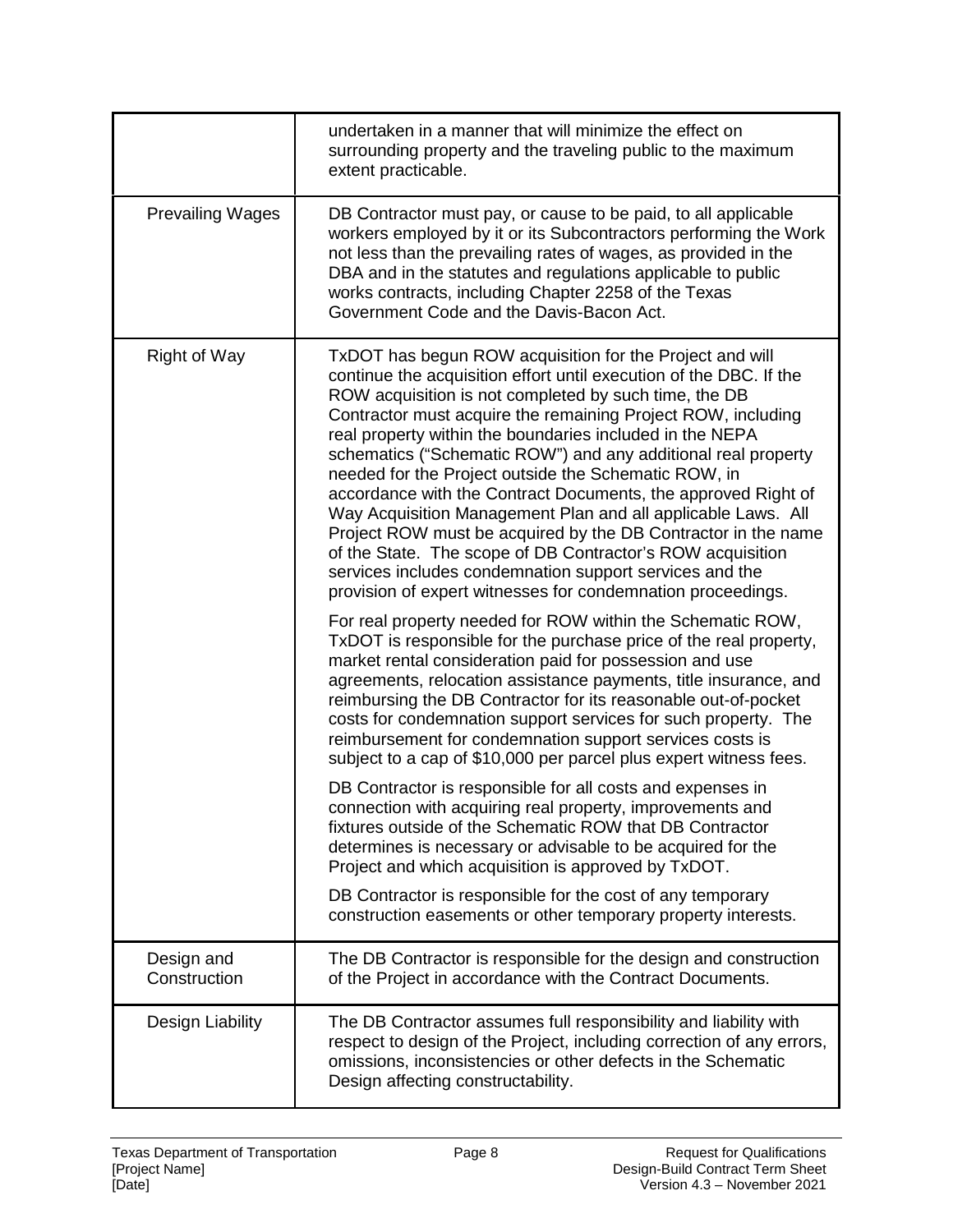| Quality<br>Management | DB Contractor is responsible for all quality assurance and quality<br>control activities necessary to fulfill all of its obligations under the<br>Contract Documents. DB Contractor must undertake all aspects<br>of quality assurance and quality control for the Project and Work<br>in accordance with the approved Quality Management Plan and<br>Good Industry Practice.                                                                                                                                                                                                                                                                                                                                                                                                                                                                                                                                                                                         |
|-----------------------|-----------------------------------------------------------------------------------------------------------------------------------------------------------------------------------------------------------------------------------------------------------------------------------------------------------------------------------------------------------------------------------------------------------------------------------------------------------------------------------------------------------------------------------------------------------------------------------------------------------------------------------------------------------------------------------------------------------------------------------------------------------------------------------------------------------------------------------------------------------------------------------------------------------------------------------------------------------------------|
| Oversight             | TxDOT and its Authorized Representative have the right at all<br>times to monitor, inspect, sample, measure, attend, observe or<br>conduct tests and investigations, and conduct any other oversight<br>respecting any part or aspect of the Project or the Work, to the<br>extent necessary or advisable to: (a) comply with the Federal<br>Highway Administration ("FHWA"), U.S. Army Corps of Engineers<br>("USACE") or other applicable federal agency requirements, and<br>(b) verify the DB Contractor's compliance with the Contract<br>Documents. The DB Contractor at all times must coordinate and<br>cooperate, and require its Subcontractors to coordinate and<br>cooperate, with TxDOT and its representatives to facilitate<br>TxDOT's oversight activities.                                                                                                                                                                                           |
| Standards             | The DB Contractor must furnish all aspects of the Work and<br>construct the Project and Utility Adjustments included in the Work<br>as designed, free from defects and in accordance with (a) Good<br>Industry Practice, (b) the requirements, terms and conditions set<br>forth in the Contract Documents, (c) the Project Schedule, (d) all<br>Laws, (e) the requirements, terms and conditions set forth in all<br>Governmental Approvals, (f) the approved Project Management<br>Plan, Quality Management Plan and all component plans<br>prepared or to be prepared thereunder, and (g) the Released for<br>Construction Documents, in each case taking into account the<br>Project ROW limits and other constraints affecting the Project.<br>The DB Contractor may apply for TxDOT's approval of Deviations<br>from applicable Design-Build Specifications regarding the Work in<br>accordance with the Contract Documents. (See Deviations<br>section below.) |
| Warranties            | DB Contractor warrants that: (a) all Work furnished pursuant to<br>the Contract Documents will conform to Good Industry Practice,<br>(b) the Project will be free of defects, including design Errors, (c)<br>the Project will be fit for use for the intended function, (d)<br>materials and equipment furnished under the Contract<br>Documents will be of good quality and new, and (e) the Work will<br>meet all of the requirements of the Contract Documents.<br>[Option 1: The Warranty Term extends from the date of<br>Substantial Completion until one year after Final Acceptance of<br>the Project, except that for elements of the Project that will be<br>owned by Persons other than TxDOT (such as Utility Owners),<br>the Warranty Period will be from the date of acceptance by such                                                                                                                                                                |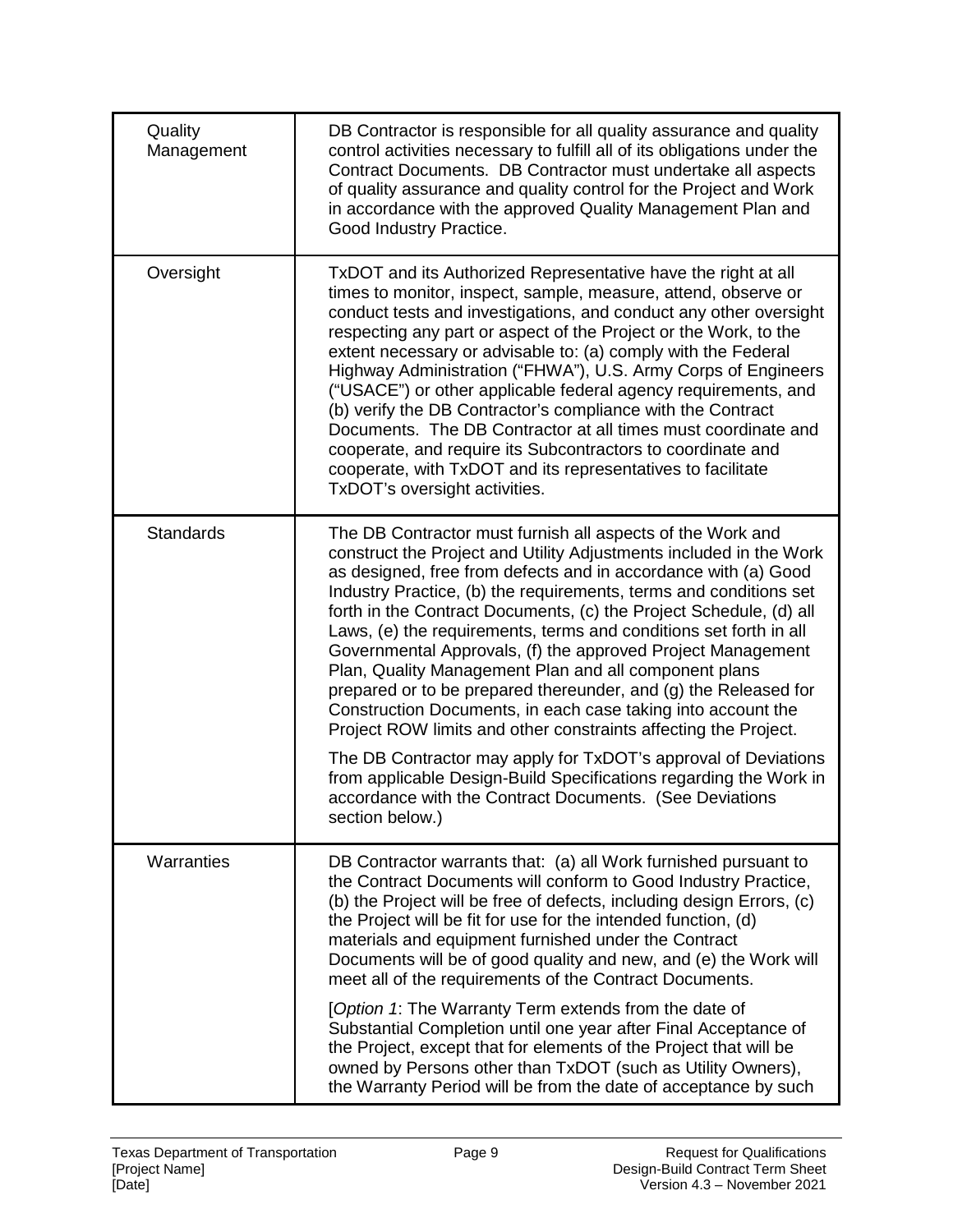|                                          | Persons until one year thereafter.]                                                                                                                                                                                                                                                                                                                                                                                                                                                                                                                                                                                                                                                   |
|------------------------------------------|---------------------------------------------------------------------------------------------------------------------------------------------------------------------------------------------------------------------------------------------------------------------------------------------------------------------------------------------------------------------------------------------------------------------------------------------------------------------------------------------------------------------------------------------------------------------------------------------------------------------------------------------------------------------------------------|
|                                          | [Option 2: The Warranties commence at Substantial Completion<br>and include a general warranty for the Project that runs<br>concurrently with performance warranties for specified elements<br>of the Project. The Warranty Term for the general warranty<br>commences on the date of Substantial Completion and extends<br>until one year after Final Acceptance of the Project, except that<br>for elements of the Project that will be owned by Persons other<br>than TxDOT (such as Utility Owners), the Warranty Period will be<br>from the date of acceptance by such Persons until one year<br>thereafter. The Warranty Term for the performance warranties is<br>five years.] |
|                                          | The Warranties apply to all Work re-done, repaired, corrected or<br>replaced pursuant to the terms of the DBC. Following acceptance<br>by TxDOT of re-done, repaired, corrected or replaced Work, the<br>Warranties as to each such element of the Work will extend<br>beyond the original Warranty Term.                                                                                                                                                                                                                                                                                                                                                                             |
| <b>Clayton Act</b><br>Assignment         | DB Contractor assigns to TxDOT all right, title and interest in and<br>to all claims and causes of action it may have under Section 4 of<br>the Clayton Act (15 U.S.C. Sec. 15), arising from purchases of<br>goods, services or materials pursuant to the Contract Documents<br>or any Subcontract.<br>This assignment becomes effective at the time TxDOT tenders<br>Final Payment to DB Contractor, without further acknowledgment<br>by the Parties.                                                                                                                                                                                                                              |
|                                          | <b>ENVIRONMENTAL &amp; PERFORMANCE RISKS</b>                                                                                                                                                                                                                                                                                                                                                                                                                                                                                                                                                                                                                                          |
| Permits &<br>Approvals                   | TxDOT has obtained or will obtain the following permits and<br>governmental approvals as specified in the Contract Documents:<br>[List TxDOT-Provided Approvals]. The DB<br>Contractor will be responsible for obtaining all other permits and<br>government approvals.                                                                                                                                                                                                                                                                                                                                                                                                               |
| <b>New</b><br>Environmental<br>Approvals | The DB Contractor is responsible for obtaining all new<br>environmental approvals or changes to existing approvals. If a<br>new or revised environmental approval becomes necessary for<br>any reason other than for a TxDOT-Directed Change or Other<br>Relief Event, the DB Contractor will bear full responsibility for all<br>costs and delays.                                                                                                                                                                                                                                                                                                                                   |
| Environmental<br>Compliance              | The DB Contractor is responsible for performance of all<br>environmental mitigation measures and compliance with all other<br>conditions and requirements of the Contract Documents and<br>Environmental Approvals, including TxDOT-Provided Approvals<br>and similar Governmental Approvals for the Project, other than                                                                                                                                                                                                                                                                                                                                                              |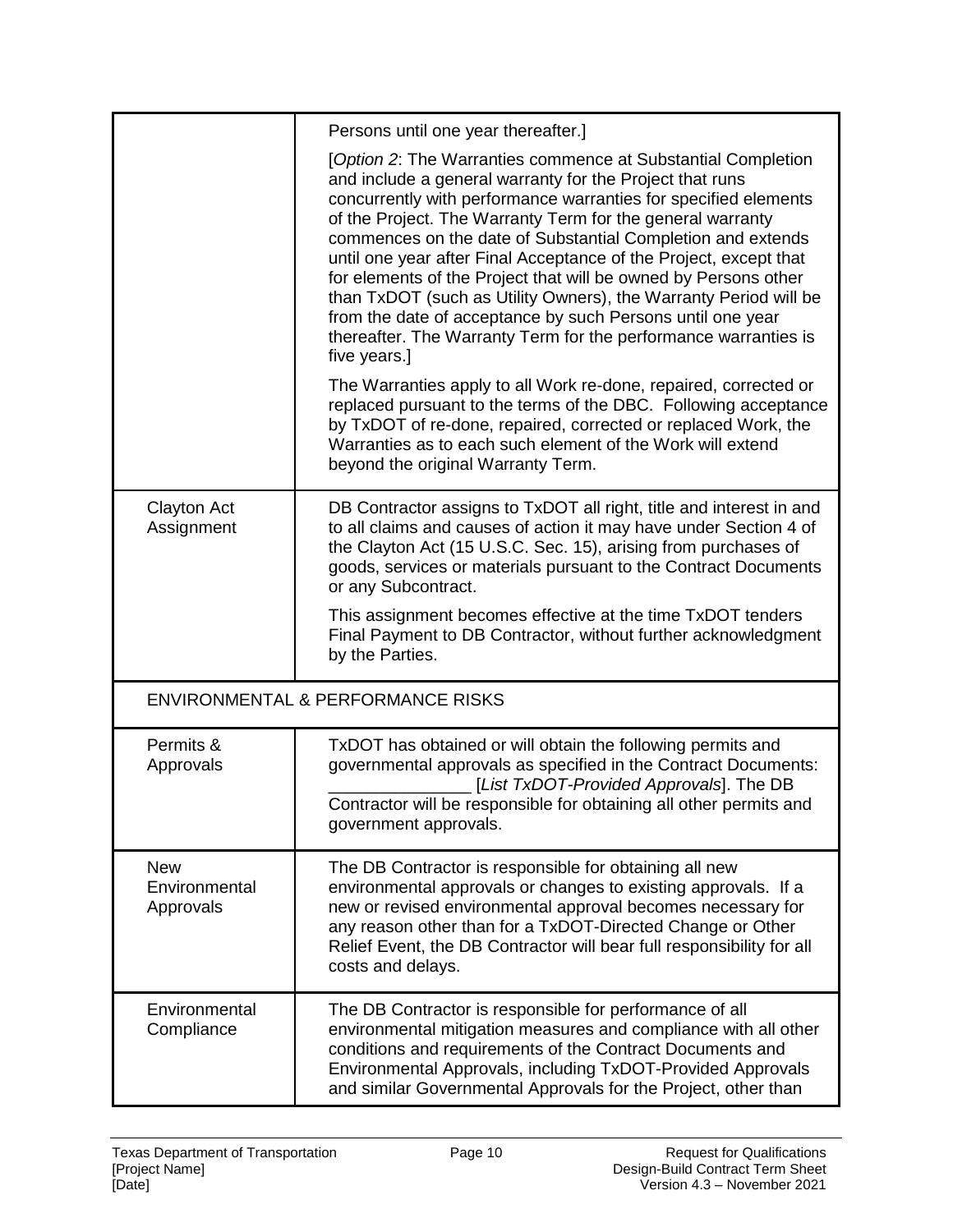|                                               | any mitigation requirements which TxDOT has expressly agreed<br>to perform.                                                                                                                                                                                                                                                                                                                                                                                                                                                                                                                                                                                                                       |  |
|-----------------------------------------------|---------------------------------------------------------------------------------------------------------------------------------------------------------------------------------------------------------------------------------------------------------------------------------------------------------------------------------------------------------------------------------------------------------------------------------------------------------------------------------------------------------------------------------------------------------------------------------------------------------------------------------------------------------------------------------------------------|--|
| CONTRACT CHANGES & COSTS OUTSIDE THE CONTRACT |                                                                                                                                                                                                                                                                                                                                                                                                                                                                                                                                                                                                                                                                                                   |  |
| <b>Change Orders</b>                          | A Change Order or Directive Letter is required for any increase to<br>Price or time extension.                                                                                                                                                                                                                                                                                                                                                                                                                                                                                                                                                                                                    |  |
|                                               | TxDOT may issue a unilateral Change Order at any time.                                                                                                                                                                                                                                                                                                                                                                                                                                                                                                                                                                                                                                            |  |
|                                               | For each Request for Change Order, DB Contractor must prepare<br>a scope of work, cost estimate, time impact analysis and other<br>information.                                                                                                                                                                                                                                                                                                                                                                                                                                                                                                                                                   |  |
|                                               | If the DB Contractor requests a time extension, then TxDOT may<br>require DB Contractor to provide two alternative Requests for<br>Change Order, one that provides for a time extension and any<br>permitted additional costs, and another that shows all<br>Acceleration Costs associated with meeting the non-extended<br>Completion Deadlines, as well as any permitted additional costs.                                                                                                                                                                                                                                                                                                      |  |
|                                               | Change Orders are subject to strict requirements (including notice<br>& delivery).                                                                                                                                                                                                                                                                                                                                                                                                                                                                                                                                                                                                                |  |
|                                               | Any increase to the Price under any Change Order may not<br>include: (i) the amount of any insurance available to the DB<br>Contractor, (ii) any deductible or self-insured retention associated<br>with such insurance, or (iii) the amount of any insurance coverage<br>required under the DBC that is deemed to be self-insured by the<br>DB Contractor.                                                                                                                                                                                                                                                                                                                                       |  |
| <b>Differing Site</b><br>Conditions           | Subject to the following limits, the DB Contractor is entitled to a<br>Change Order for certain additional costs resulting from the<br>existence of Differing Site Conditions. The DB Contractor is fully<br>responsible for costs up to the Differing Site Conditions<br>Deductible (\$[ $\bullet$ ]) incurred for changes in the Work resulting from<br>each separate occurrence of Differing Site Conditions, subject to<br>the Differing Site Conditions Aggregate Deductible Cap (\$[ $\bullet$ ]).<br>Except for project overhead to be calculated in accordance with<br>the DBC for each day that a Completion Deadline is extended,<br>delay and disruption damages are not recoverable.  |  |
|                                               | DB Contractor will be allowed a time extension for certain delays<br>to the Critical Path resulting from Differing Site Conditions. The<br>risk of such delays will be shared between DB Contractor and<br>TxDOT, provided DB Contractor's responsibility for such delays is<br>capped, as set forth in the DBC. If DB Contractor is prohibited<br>from working at a particular location due to the discovery of<br>Differing Site Conditions for which DB Contractor is entitled to a<br>Change Order during the last 12 months prior to a Completion<br>Deadline, then DB Contractor shall be entitled to an extension of<br>the applicable Completion Deadline(s) for any Critical Path delays |  |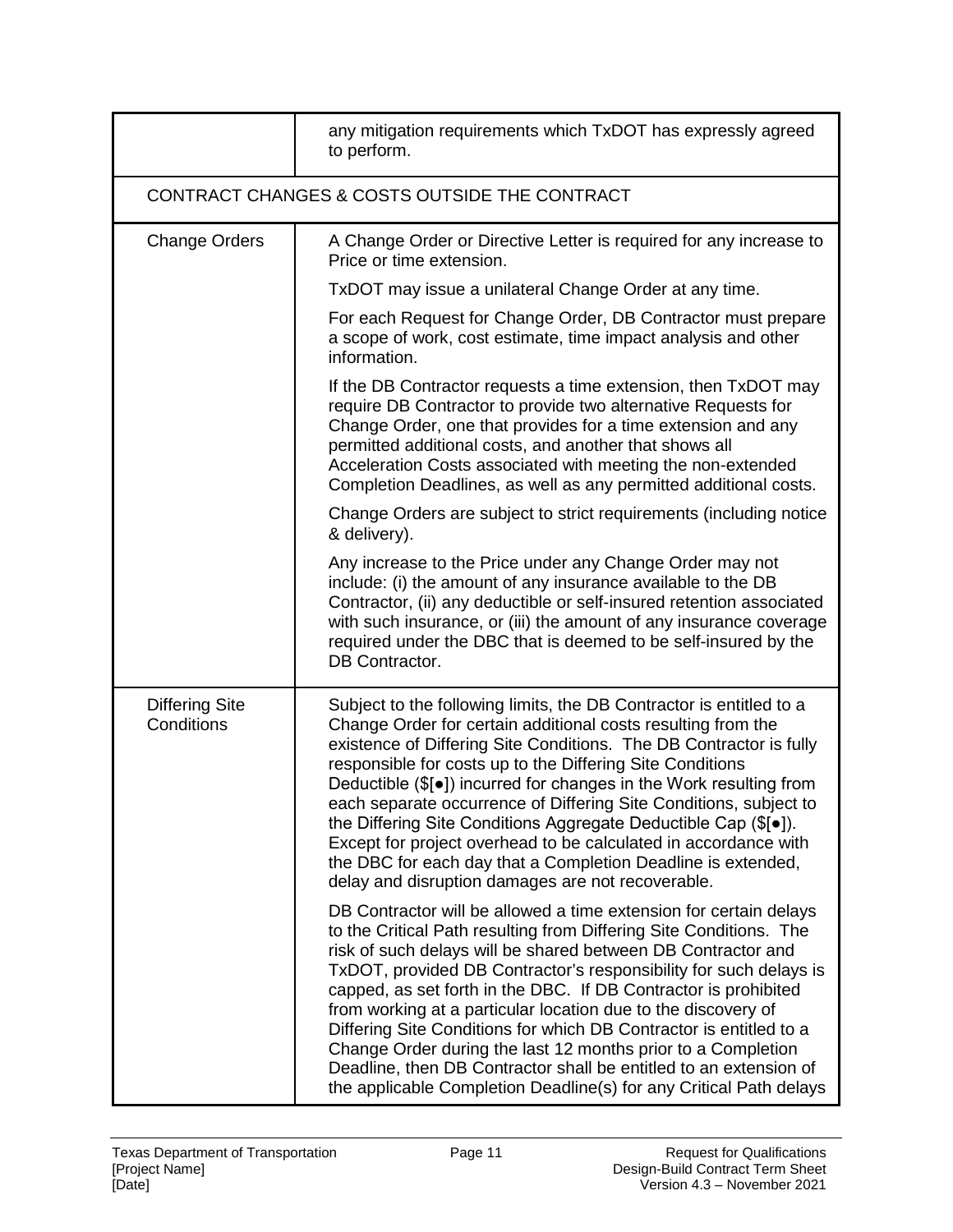|                                    | resulting from such discovery of Differing Site Conditions.                                                                                                                                                                                                                                                                                                                                                                                                                                                                                                                                                                                                                                                                                                                                                                                                                                                                                                                                                                                                                                                                                                           |
|------------------------------------|-----------------------------------------------------------------------------------------------------------------------------------------------------------------------------------------------------------------------------------------------------------------------------------------------------------------------------------------------------------------------------------------------------------------------------------------------------------------------------------------------------------------------------------------------------------------------------------------------------------------------------------------------------------------------------------------------------------------------------------------------------------------------------------------------------------------------------------------------------------------------------------------------------------------------------------------------------------------------------------------------------------------------------------------------------------------------------------------------------------------------------------------------------------------------|
| Supply Chain<br><b>Disruptions</b> | DB Contractor is entitled to a Change Order extending the<br>Completion Deadlines for delays to the Critical Path resulting from<br>unavailability of materials due to:                                                                                                                                                                                                                                                                                                                                                                                                                                                                                                                                                                                                                                                                                                                                                                                                                                                                                                                                                                                               |
|                                    | (a) Any earthquake, tornado, hurricane or other natural disaster<br>that (i) occurs in Texas and (ii) has been proclaimed a disaster or<br>state of emergency by the President of the United States, the<br>Governor of the State of Texas, or the Federal Highway<br>Administrator;                                                                                                                                                                                                                                                                                                                                                                                                                                                                                                                                                                                                                                                                                                                                                                                                                                                                                  |
|                                    | (b) Any epidemic in the State of Texas;                                                                                                                                                                                                                                                                                                                                                                                                                                                                                                                                                                                                                                                                                                                                                                                                                                                                                                                                                                                                                                                                                                                               |
|                                    | (c) Any blockade, rebellion, war, riot, act of sabotage, act of<br>terrorism or civil commotion, in each case that occurs on the soil<br>of the continental United States;                                                                                                                                                                                                                                                                                                                                                                                                                                                                                                                                                                                                                                                                                                                                                                                                                                                                                                                                                                                            |
|                                    | (d) Any other cataclysmic phenomena of nature, as determined<br>by TxDOT in its good faith discretion; and                                                                                                                                                                                                                                                                                                                                                                                                                                                                                                                                                                                                                                                                                                                                                                                                                                                                                                                                                                                                                                                            |
|                                    | (e) Any other national shortage of materials that is the subject of<br>a directive by the State of Texas or federal government.                                                                                                                                                                                                                                                                                                                                                                                                                                                                                                                                                                                                                                                                                                                                                                                                                                                                                                                                                                                                                                       |
|                                    | The risk of such delays will be shared between DB Contractor<br>and TxDOT, provided DB Contractor's responsibility for such<br>delays is capped, as set forth in the DBC. DB Contractor shall<br>only be entitled to a time extension for delays due to the foregoing<br>events if such events (and the effects of such events) are beyond<br>the control of the DB Contractor-Related Entities and are not due<br>to (1) an act, omission, negligence, recklessness or intentional<br>misconduct of or (2) breach of contract or Law or violation of any<br>Governmental Approval by, any of the DB Contractor-Related<br>Entities, and further provided that such events (or the effects of<br>such events) could not have been avoided by the exercise of<br>caution, due diligence, or reasonable efforts by any DB<br>Contractor-Related Entity. DB Contractor will be entitled to<br>project overhead to be calculated in accordance with the DBC for<br>each day that a Completion Deadline is extended. DB Contractor<br>will not be entitled to an increase in the Price for any other<br>additional costs incurred as a result of supply chain disruptions. |
| <b>Special Events</b><br>Delays    | The DBC will include lane closure restrictions during special<br>events in the region. DB Contractor will be entitled to a Change<br>Order extending the Completion Deadlines for certain delays to<br>the Critical Path due to changes in the dates or times of such<br>special events or the addition of a new special event.                                                                                                                                                                                                                                                                                                                                                                                                                                                                                                                                                                                                                                                                                                                                                                                                                                       |
|                                    | DB Contractor will not be entitled an increase in the Price for<br>additional costs incurred by DB Contractor due to changes to the<br>special events.                                                                                                                                                                                                                                                                                                                                                                                                                                                                                                                                                                                                                                                                                                                                                                                                                                                                                                                                                                                                                |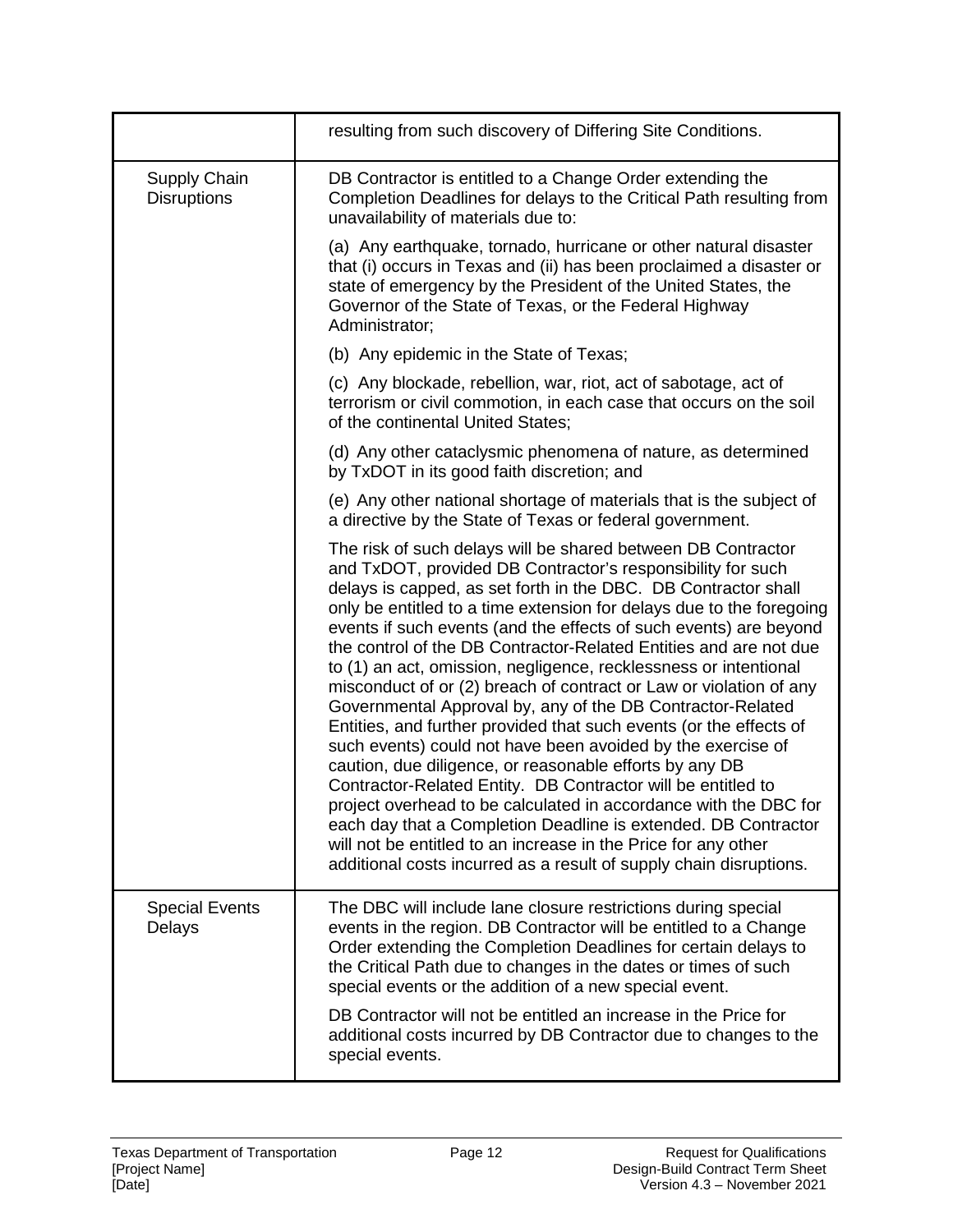| <b>Third Party</b><br>Agreements | DB Contractor is entitled to a Change Order (a) to compensate<br>DB Contractor for certain additional costs incurred and (b) to<br>extend the applicable Completion Deadlines as the result of any<br>delay in a Critical Path, directly caused by modifications to DB<br>Contractor's obligations resulting from new third party agreements<br>or modifications to existing third party agreements. DB<br>Contractor shall not be entitled to any relief for any new third party<br>agreements or modifications to existing third party agreements<br>unless the delays and the effects of such delays are beyond the<br>control of the DB Contractor-Related Entities.<br>Except for project overhead to be calculated in accordance with<br>the DBC for each day that a Completion Deadline is extended,<br>delay and disruption damages are not recoverable.<br>(See Other Relief Events section below for relief for modifications<br>to draft third party agreements included in the RIDs as of the<br>proposal due date.)                                                                                                                                                                                                                                                                                                                         |
|----------------------------------|----------------------------------------------------------------------------------------------------------------------------------------------------------------------------------------------------------------------------------------------------------------------------------------------------------------------------------------------------------------------------------------------------------------------------------------------------------------------------------------------------------------------------------------------------------------------------------------------------------------------------------------------------------------------------------------------------------------------------------------------------------------------------------------------------------------------------------------------------------------------------------------------------------------------------------------------------------------------------------------------------------------------------------------------------------------------------------------------------------------------------------------------------------------------------------------------------------------------------------------------------------------------------------------------------------------------------------------------------------|
| <b>Eminent Domain</b><br>Delays  | DB Contractor shall be entitled to a Change Order to extend the<br>applicable Completion Deadlines as a result of any failure by<br>TxDOT to make available portions of the ROW (other than DB<br>Contractor designated parcels) described in a condemnation<br>packet within [•] [insert number of days from 180 to 365 for<br>TxDOT to make parcels available] days after approval of the<br>condemnation package. The risk of any such eminent domain<br>delay will be borne equally by each Party for the first [.] [insert<br>number of days of equal risk sharing up to 100] days thereafter<br>(i.e., for each parcel, DB Contractor shall be entitled to one day of<br>time extension for every two days of delay). After the first $\lceil \bullet \rceil$<br>[insert number of days from previous sentence] days, DB<br>Contractor shall be entitled to one day of time extension for each<br>day of eligible delay. DB Contractor's responsibility for such<br>delays is subject to an aggregate cap as set forth in the DBC.<br>DB Contractor will be entitled to project overhead to be calculated<br>in accordance with the DBC for each day that a Completion<br>Deadline is extended. DB Contractor will not be entitled to an<br>increase in the Price for any other additional costs incurred as a<br>result of eminent domain delays. |
| Railroads                        | [insert if railroad agreements will be required for the Project]<br>[TxDOT is responsible for obtaining C&M Agreements with the<br>railroad(s) on the Project, provided however, DB Contractor is<br>responsible for obtaining any modifications required due to DB<br>Contractor's ATCs or design.<br>DB Contractor is entitled to a Change Order (a) increasing the<br>Price to compensate the DB Contractor for any increase in costs<br>incurred and (b) extending the applicable Completion Deadline as<br>a result of any delay in the Critical Path, directly attributable to<br>material changes to the terms and conditions in the railroad-                                                                                                                                                                                                                                                                                                                                                                                                                                                                                                                                                                                                                                                                                                    |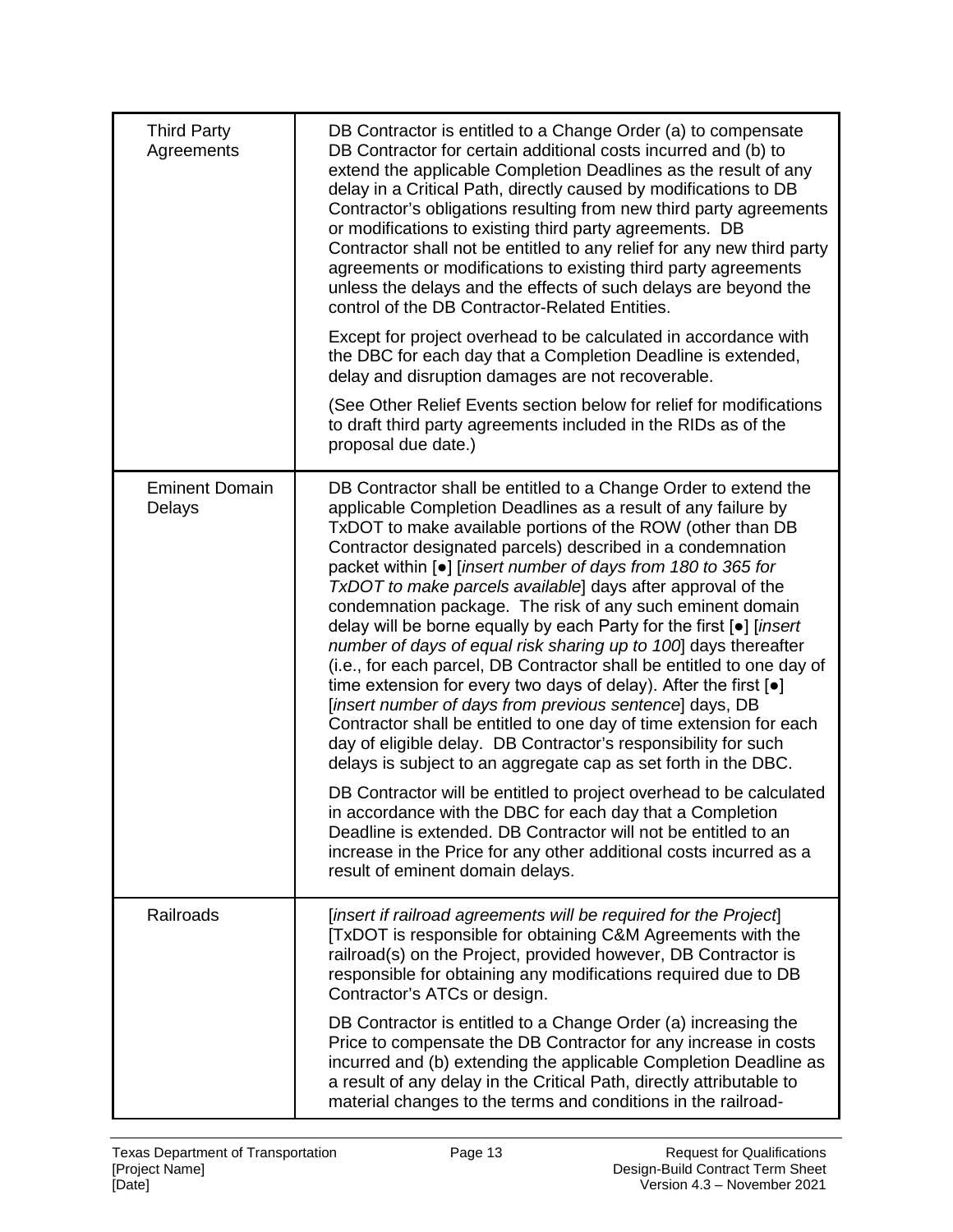|                   | related documents that will be included in the RIDs prior to the<br>Proposal Due Date to the extent such changes are required by a<br>railroad. Except for project overhead to be calculated in<br>accordance with the DBC for each day that a Completion<br>Deadline is extended, delay and disruption damages are not<br>recoverable.                                                                                                                                                                                                                                                                                                              |
|-------------------|------------------------------------------------------------------------------------------------------------------------------------------------------------------------------------------------------------------------------------------------------------------------------------------------------------------------------------------------------------------------------------------------------------------------------------------------------------------------------------------------------------------------------------------------------------------------------------------------------------------------------------------------------|
|                   | [Option 1: Insert if a Preliminary Exhibit A will be included in the<br>RIDs prior to the Proposal Due Date] [DB Contractor shall be<br>entitled to a time extension for delays due to the failure of TxDOT<br>and a railroad to execute a C&M Agreement within [.] [insert<br>number of days to be determined by project team] days after the<br>Effective Date. Except for project overhead to be calculated in<br>accordance with the DBC for each day that a Completion<br>Deadline is extended, delay and disruption damages are not<br>recoverable.                                                                                            |
|                   | [Option 2: Insert if a Preliminary Exhibit A will not be included in<br>the RIDs prior to the Proposal Due Date] [DB Contractor shall be<br>entitled to a time extension for delays due to the failure of TxDOT<br>and a railroad to execute a C&M Agreement within [.] [insert<br>number of days between 120 and 270 to be determined by project<br>team] days after the Effective Date. DB Contractor will be entitled<br>to delay and disruption damages for delays to the Critical Path.                                                                                                                                                         |
|                   | DB Contractor is entitled to a Change Order (a) increasing the<br>Price to compensate the DB Contractor for any increase in costs<br>incurred and (b) extending the applicable Completion Deadline as<br>a result of any delay in the Critical Path, directly attributable to a<br>railroad's railure to comply with a railroad agreement between<br>TxDOT and the railroad, provided such failure is not due to the<br>acts or omissions of DB Contractor. Except for project overhead<br>to be calculated in accordance with the DBC for each day that a<br>Completion Deadline is extended, delay and disruption damages<br>are not recoverable.] |
| <b>Deviations</b> | The DB Contractor may apply for TxDOT's approval of Deviations<br>from applicable technical requirements regarding the Work. All<br>applications must be in writing. TxDOT has no obligation to<br>approve any such application. No Deviation is deemed approved<br>or effective unless and until stated in writing signed by TxDOT's<br>Authorized Representative.                                                                                                                                                                                                                                                                                  |
|                   | TxDOT's lack of issuance of a written approval for any Deviation<br>within 14 days after DB Contractor's application is deemed a<br>disapproval of such application.                                                                                                                                                                                                                                                                                                                                                                                                                                                                                 |
|                   | TxDOT's denial or disapproval of a requested Deviation is final<br>and not subject to dispute resolution procedures.                                                                                                                                                                                                                                                                                                                                                                                                                                                                                                                                 |
|                   | Any material change in the Basic Configuration must be approved<br>by TxDOT and authorized by a Change Order.                                                                                                                                                                                                                                                                                                                                                                                                                                                                                                                                        |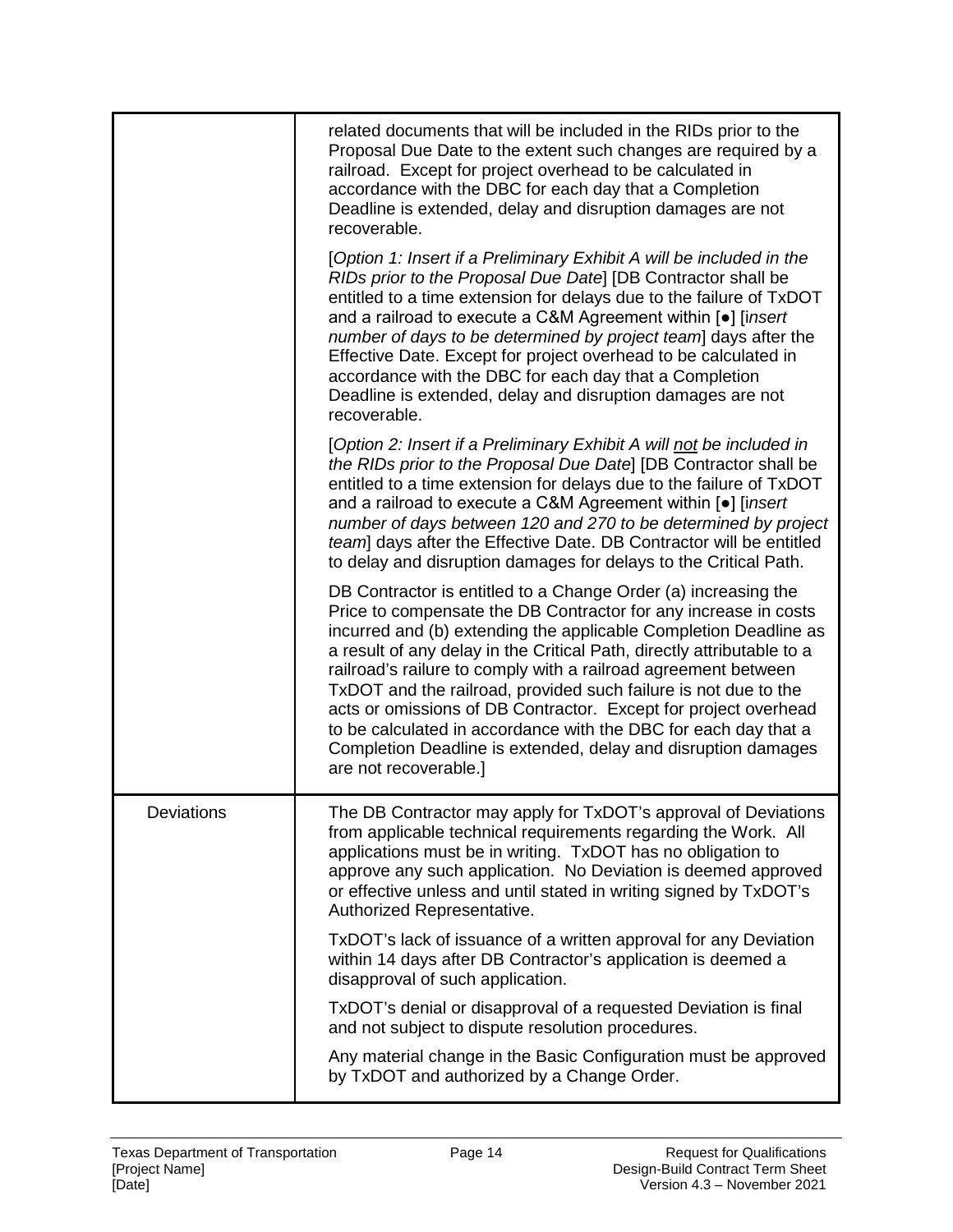| Nonconforming<br><b>Work</b>     | TxDOT may, but is not obligated to, accept Nonconforming Work<br>without requiring it to be fully corrected, in which case TxDOT is<br>entitled to reimbursement of a portion of the Price in accordance<br>with the Contract Documents.<br>Nonconforming Work rejected by TxDOT must be removed and<br>replaced so as to conform to the requirements of the Contract<br>Documents, at DB Contractor's cost and without any adjustment<br>to the Price or any Completion Deadline or any other relief, and<br>DB Contractor must promptly take all action necessary to prevent<br>similar Nonconforming Work from occurring in the future.                                                            |
|----------------------------------|-------------------------------------------------------------------------------------------------------------------------------------------------------------------------------------------------------------------------------------------------------------------------------------------------------------------------------------------------------------------------------------------------------------------------------------------------------------------------------------------------------------------------------------------------------------------------------------------------------------------------------------------------------------------------------------------------------|
| <b>TxDOT-Directed</b><br>Changes | The DB Contractor is entitled to a Change Order providing for<br>Price adjustment and/or a time extension for:                                                                                                                                                                                                                                                                                                                                                                                                                                                                                                                                                                                        |
|                                  | changes in the scope of the Work or terms and conditions of<br>the Contract Documents                                                                                                                                                                                                                                                                                                                                                                                                                                                                                                                                                                                                                 |
|                                  | suspensions of the Work by TxDOT for more than 48 hours<br>per suspension or 96 hours total                                                                                                                                                                                                                                                                                                                                                                                                                                                                                                                                                                                                           |
|                                  | any changes in the Work due to Errors in the Signed and<br>$\blacksquare$<br>Sealed Engineering Data, unless such Errors were known to<br>the DB Contractor prior to the Effective Date                                                                                                                                                                                                                                                                                                                                                                                                                                                                                                               |
|                                  | [If TxDOT will provide level A SUE, include the following<br>Ξ<br>language: any material differences between the actual<br>location of a Utility and the location of the Utility shown on a<br>level A SUE report identified in Appendix 2 to Exhibit 3 of the<br>DBA, unless such Error was known to DB Contractor prior to<br>the Effective Date.]                                                                                                                                                                                                                                                                                                                                                  |
|                                  | [Optional language: Notwithstanding the foregoing, TxDOT<br>$\blacksquare$<br>shall not be liable for any changes in the Scope of Work that<br>result in less than \$10,000 in increased costs and such<br>changes shall not be considered TxDOT-Directed Changes.]                                                                                                                                                                                                                                                                                                                                                                                                                                   |
| Hazardous<br><b>Materials</b>    | The DB Contractor is not entitled to any compensation or time<br>extension with respect to: (a) immaterial quantities, (b) Hazardous<br>Materials that could have been avoided by reasonable design<br>modifications or construction techniques, (c) costs that could have<br>been avoided, (d) Hazardous Materials on Additional Properties<br>designated by the DB Contractor, (e) Hazardous Materials<br>encountered during the demolition of buildings, structures, fixtures<br>or other improvements within the Site, (f) Hazardous Materials<br>management costs resulting from DB Contractor's acts or<br>omissions, or (g) Hazardous Materials brought onto the Site by<br>the DB Contractor. |
|                                  | The DB Contractor may request a Change Order to extend a<br>Completion Deadline for a delay directly attributable to discovery<br>of Hazardous Materials that changes the duration of a Critical<br>Path. DB Contractor is not entitled to an extension of any                                                                                                                                                                                                                                                                                                                                                                                                                                        |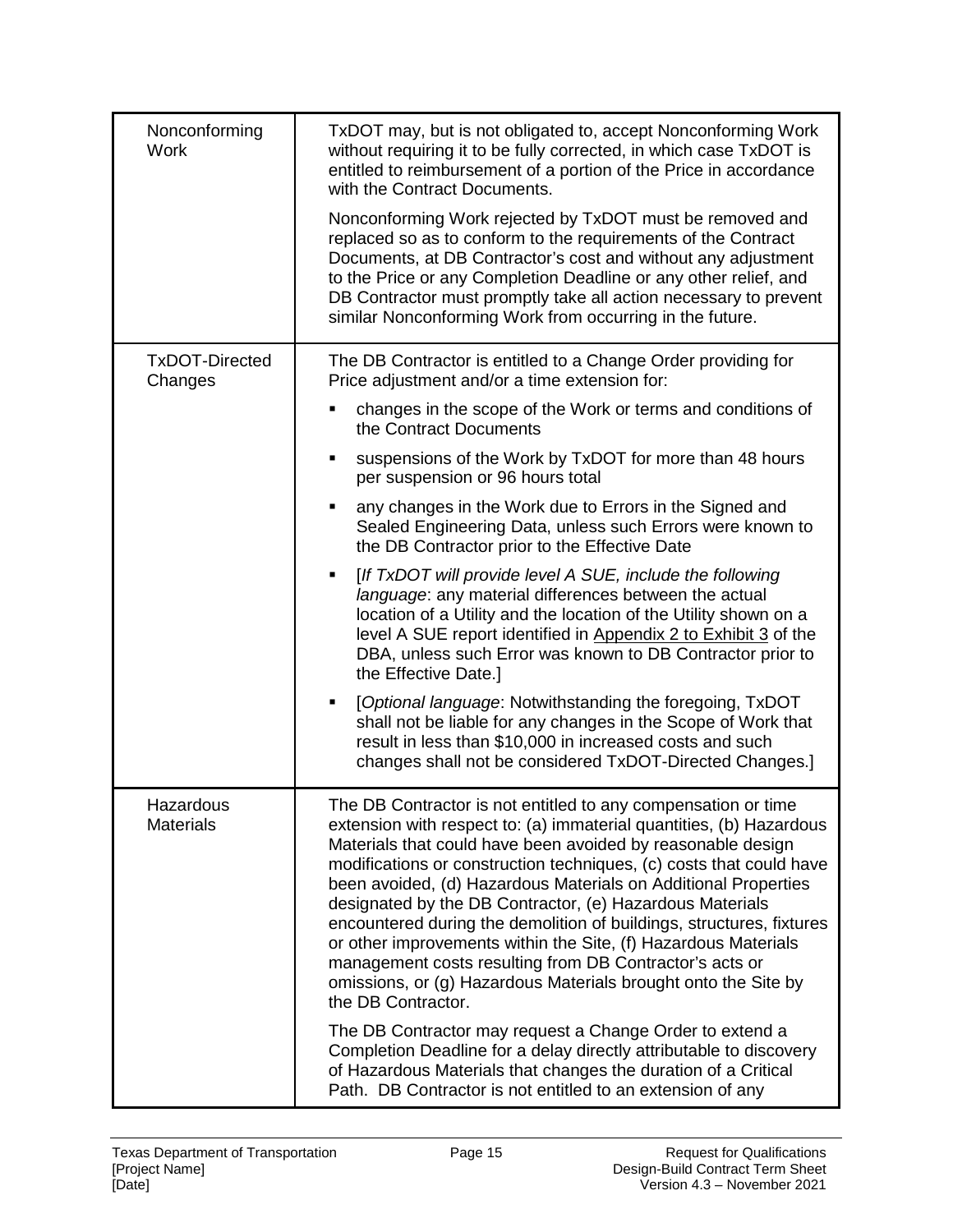|                  | Completion Deadline for any delays resulting from the discovery<br>of Hazardous Materials prior to submission of a notice.                                                                                                                                                                                                                                                                                                                                                                                                                                                                                                                                                                                                                                                                                                                                                                                                                                                                                                                                                                                                                                                                                                                                               |
|------------------|--------------------------------------------------------------------------------------------------------------------------------------------------------------------------------------------------------------------------------------------------------------------------------------------------------------------------------------------------------------------------------------------------------------------------------------------------------------------------------------------------------------------------------------------------------------------------------------------------------------------------------------------------------------------------------------------------------------------------------------------------------------------------------------------------------------------------------------------------------------------------------------------------------------------------------------------------------------------------------------------------------------------------------------------------------------------------------------------------------------------------------------------------------------------------------------------------------------------------------------------------------------------------|
|                  | The DB Contractor may request a Change Order to increase the<br>Price for Hazardous Materials Management for Pre-existing<br>Hazardous Materials as follows: DB Contractor is entitled to an<br>increase in the Price as compensation for (a) 50% of DB<br>Contractor's Reimbursable Hazardous Materials Management<br>Costs for Pre-existing Hazardous Materials encountered by DB<br>Contractor that exceed $\{ \phi \}$ but do not exceed $\{ \phi \}$ , (b) 100% of<br>Reimbursable Hazardous Materials Management Costs for Pre-<br>existing Hazardous Materials encountered by DB Contractor that<br>exceed \$[•], and (c) 100% of Reimbursable Hazardous Materials<br>Management Costs for Pre-existing Hazardous Materials<br>encountered on Additional Properties acquired as a result of a<br>Necessary Basic Configuration Change or TxDOT-Directed<br>Change. DB Contractor shall be responsible for all other costs<br>related to Pre-existing Hazardous Materials. Such<br>reimbursement is limited to the incremental reasonable, out-of-<br>pocket Direct Costs incurred for the handling, transport, removal<br>and disposal of Hazardous Materials after completion of the<br>testing process to determine whether Hazardous Materials are<br>present. |
|                  | The DB Contractor is not entitled to additional compensation or<br>an extension of any Completion Deadline for the investigation and<br>characterization of Hazardous Materials, regardless of the total<br>quantities.                                                                                                                                                                                                                                                                                                                                                                                                                                                                                                                                                                                                                                                                                                                                                                                                                                                                                                                                                                                                                                                  |
|                  | If DB Contractor encounters Hazardous Materials for which DB<br>Contractor is entitled to compensation, and Hazardous Materials<br>Management of such Hazardous Materials results in delays to the<br>Critical Path, DB Contractor bears 100% of the risk of such<br>Hazardous Materials Delay up to an amount of 30 days per<br>location and up to an aggregate amount of 120 days for all<br>locations on the Project. If the DB Contractor is prohibited from<br>working at a particular location due to the discovery of Hazardous<br>Materials for which the DB Contractor is entitled to a Change<br>Order during the last 12 months prior to a Completion Deadline,<br>then the DB Contractor is entitled to an extension of the<br>applicable Completion Deadline for any Critical Path delays<br>resulting from such discovery of Hazardous Materials.<br>As between TxDOT and the DB Contractor, TxDOT will be                                                                                                                                                                                                                                                                                                                                                 |
|                  | considered the generator of Hazardous Materials and assume<br>generator responsibility for Hazardous Materials except for DB<br><b>Contractor Releases of Hazardous Materials.</b>                                                                                                                                                                                                                                                                                                                                                                                                                                                                                                                                                                                                                                                                                                                                                                                                                                                                                                                                                                                                                                                                                       |
| <b>Utilities</b> | The DB Contractor is responsible for performing all necessary<br>utility adjustment work and is not entitled to a Change Order for<br>performance of adjustment work that was initially anticipated to be                                                                                                                                                                                                                                                                                                                                                                                                                                                                                                                                                                                                                                                                                                                                                                                                                                                                                                                                                                                                                                                                |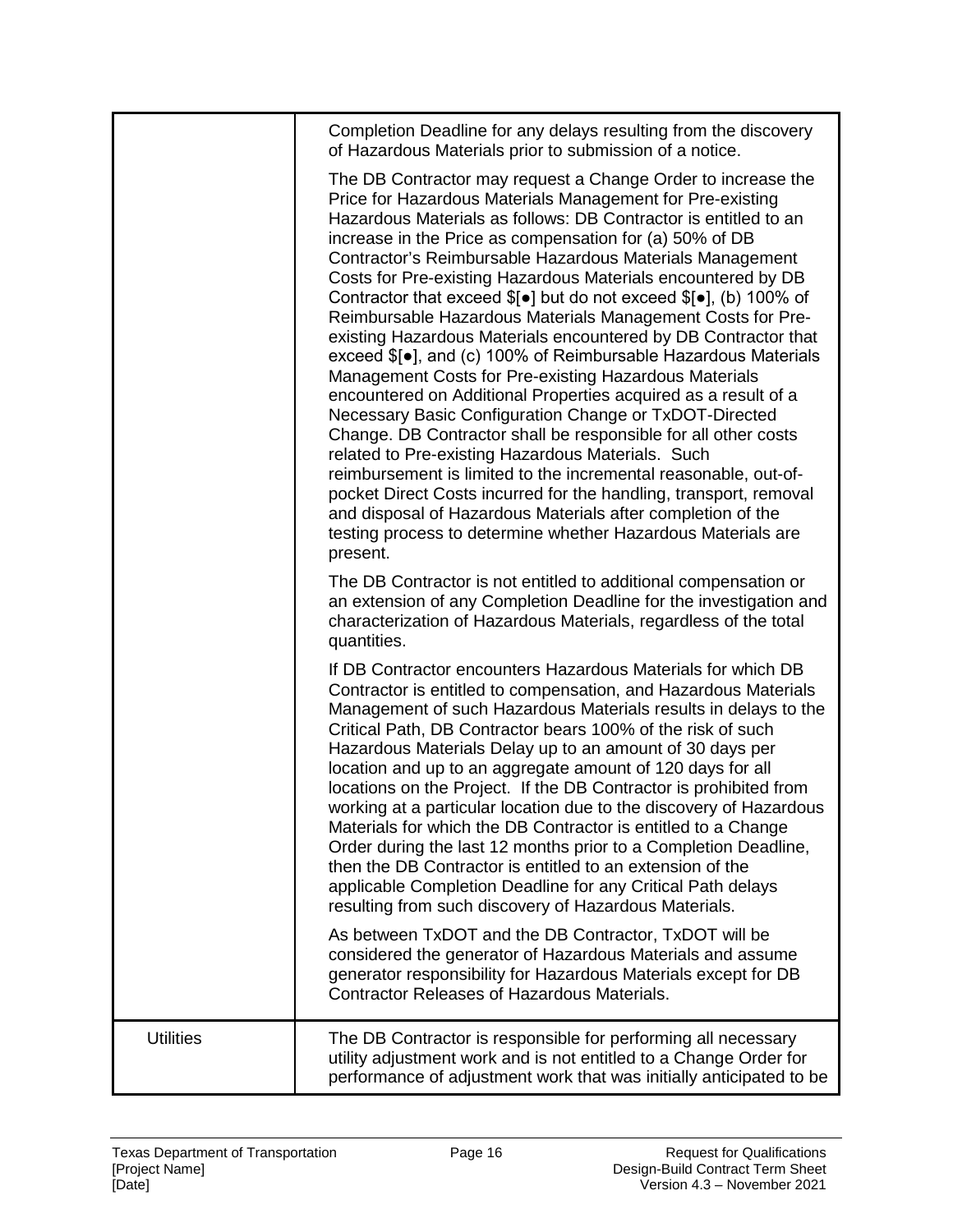| performed by a Utility Owner.                                                                                                                                                                                                                                                                                                                                                                                                                                                                                                                                                                                                                                                                                                                                                                                                                                                                                            |
|--------------------------------------------------------------------------------------------------------------------------------------------------------------------------------------------------------------------------------------------------------------------------------------------------------------------------------------------------------------------------------------------------------------------------------------------------------------------------------------------------------------------------------------------------------------------------------------------------------------------------------------------------------------------------------------------------------------------------------------------------------------------------------------------------------------------------------------------------------------------------------------------------------------------------|
| The DB Contractor is entitled to a Change Order (a) increasing<br>the Price to compensate the DB Contractor for any increase in<br>costs incurred in performing the Utility Adjustment Work that is<br>directly attributable to a New Utility and (b) extending the<br>applicable Completion Deadline as a result of any delay in the<br>Critical Path directly attributable to performing the Utility<br>Adjustment Work directly attributable to a New Utility.                                                                                                                                                                                                                                                                                                                                                                                                                                                        |
| DB Contractor is entitled to an increase in the Price in connection<br>with certain increases in the cost of the Work due to Unidentified<br>Utilities within the Schematic ROW. The amount of the Price<br>increase in any Change Order issued for each such Unidentified<br>Utility facility is equal to the Basic Costs for that facility, less the<br>Unidentified Utilities Deductible (\$[ $\bullet$ ]) (which deductible amount is<br>the DB Contractor's sole responsibility). Notwithstanding the<br>foregoing, DB Contractor is not responsible for a total amount of<br>Unidentified Utilities Deductibles in excess of the Unidentified<br>Utilities Deductible Cap $(\$[\bullet])$ .                                                                                                                                                                                                                        |
| DB Contractor will be allowed a time extension due to certain<br>delays resulting from the need to relocate Unidentified Utilities,<br>delays caused by uncooperative Utility Owners and delays<br>caused by each Utility Owner that fails to comply with any<br>timelines for the Utility Owner's performance in the executed<br>Utility Agreement. The cumulative risk of such delays will be<br>shared between DB Contractor and TxDOT, provided DB<br>Contractor's responsibility for such delays is capped, as set forth<br>in the DBC. Except for project overhead to be calculated in<br>accordance with the DBC for certain days that a Completion<br>Deadline is extended, delay and disruption damages are not<br>recoverable for such delays.                                                                                                                                                                 |
| Subject to the limitations set forth in the DBC, DB Contractor may<br>request a Change Order to (a) increase the Price to compensate<br>the DB Contractor for any increase in costs incurred, including<br>project overhead and disruption damages, and (b) extend the<br>applicable Completion Deadlines as a result of any delay in the<br>Critical Path, directly attributable to changes to the scope of the<br>work for the Utility Adjustment from the scope of the work agreed<br>to by the Utility Owner in a Pre-Proposal Utility Commitment that<br>was made by an authorized representative of the Utility Owner<br>and approved by TxDOT prior to the due date for proposals for<br>the Project. Except for project overhead to be calculated in<br>accordance with the DBC for certain days that a Completion<br>Deadline is extended, delay and disruption damages are not<br>recoverable for such delays. |
| [insert if TxDOT has entered into an ILA for adjustment of<br>municipal Utilities that will be managed by DB Contractor][TxDOT<br>anticipates entering into an Utility ILA with [.] for the relocation of                                                                                                                                                                                                                                                                                                                                                                                                                                                                                                                                                                                                                                                                                                                |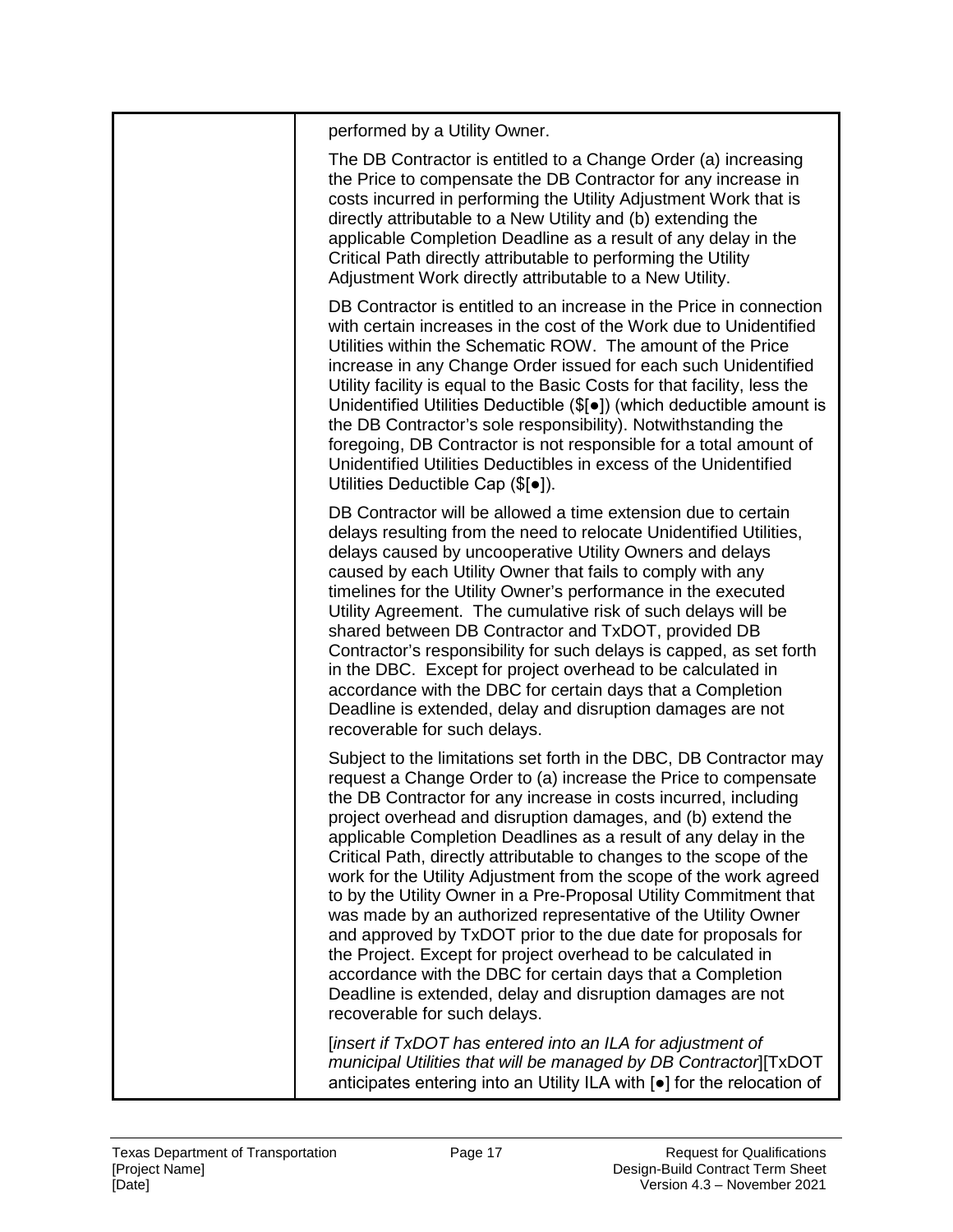|                         | [•].DB Contractor will be entitled to a Change Order extending<br>Completion Deadlines for delays to the Critical Path resulting from<br>the public Utility Owner's failure to provide a required approval,<br>acceptance, or comment in connection with a design submittal<br>under the Utility ILA within the applicable time periods set forth in<br>such Utility ILA. The risk of such delays will be shared between<br>DB Contractor and TxDOT, provided DB Contractor's<br>responsibility for such delays is capped, as set forth in the DBC.<br>$\cdot$                                                                                                                                                                                                                             |
|-------------------------|--------------------------------------------------------------------------------------------------------------------------------------------------------------------------------------------------------------------------------------------------------------------------------------------------------------------------------------------------------------------------------------------------------------------------------------------------------------------------------------------------------------------------------------------------------------------------------------------------------------------------------------------------------------------------------------------------------------------------------------------------------------------------------------------|
|                         | [insert if TxDOT anticipates entering into any Advance Utility<br>Relocation Agreements] [TxDOT anticipates entering into an<br>Advance Utility Relocation Agreement with [.] for the relocation of<br>[•]. DB Contractor is entitled to a Change Order (a) increasing the<br>Price to compensate the DB Contractor for any increase in costs<br>incurred and (b) extending the applicable Completion Deadline as<br>a result of any failure by such Utility Owner to relocate its Utility in<br>accordance with any advance utility relocation agreement entered<br>into with TxDOT. Except for project overhead to be calculated in<br>accordance with the DBC for each day that a Completion<br>Deadline is extended, delay and disruption damages are not<br>recoverable.]             |
| Force Majeure<br>Events | Subject to the following risk sharing, DB Contractor is entitled to<br>additional time and/or compensation for specified Relief Events,<br>including Force Majeure Events, that materially and adversely<br>affect DB Contractor's obligations, provided such events are<br>beyond the control of the DB Contractor-Related Entities and are<br>not due to (1) an act, omission, negligence, recklessness or<br>intentional misconduct of or (2) breach of contract or Law or<br>violation of any Governmental Approval by, any of the DB<br>Contractor-Related Entities, and further provided that such events<br>(or the effects of such events) could not have been avoided by<br>the exercise of caution, due diligence, or reasonable efforts by<br>any DB Contractor-Related Entity. |
|                         | The Force Majeure Events are:<br>(a) Any earthquake, tornado, hurricane or other natural disaster<br>that (i) causes direct physical damage to the Project and (ii) has<br>been proclaimed a disaster or state of emergency by the<br>President of the United States, the Governor of the State of<br>Texas, or a County Judge of a county in which the Project is<br>located, unless and to the extent such damage is caused by the<br>DB Contractor's action or inaction or the DB Contractor's means<br>and methods of construction;<br>(b) Any epidemic in the region around the Project;<br>(c) Any blockade, rebellion, war, riot, act of sabotage, act of<br>terrorism or civil commotion, in each case that causes direct                                                          |
|                         | physical damage to the Project; and                                                                                                                                                                                                                                                                                                                                                                                                                                                                                                                                                                                                                                                                                                                                                        |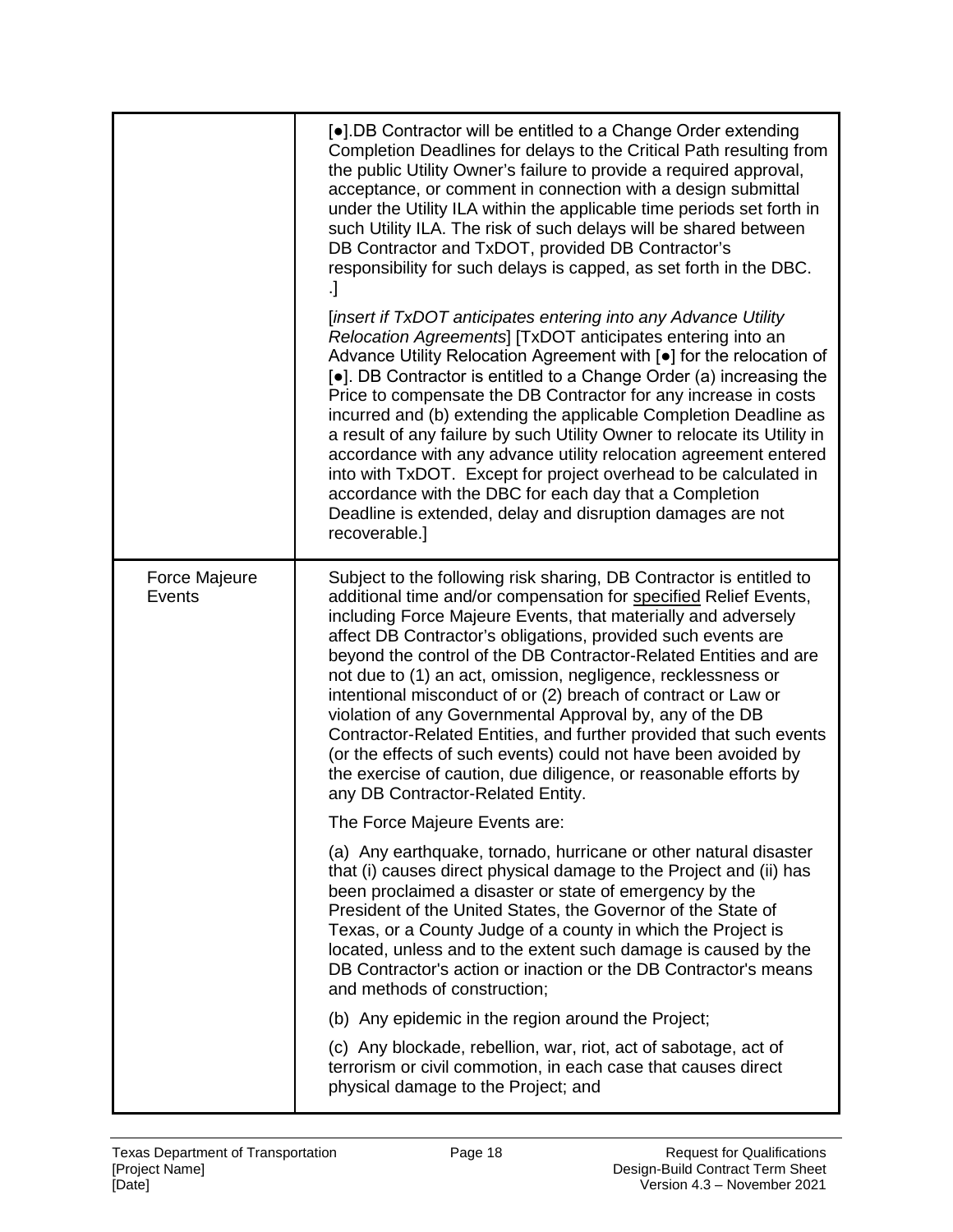|                                      | (d) Any other cataclysmic phenomena of nature or cataclysmic<br>fire, as determined by TxDOT in its good faith discretion, that (i)<br>causes physical damage to the Project or (ii) prevents any access<br>to the Site.<br>The risk of such delays will be shared between DB Contractor<br>and TxDOT, provided DB Contractor's responsibility for such<br>delays is capped, as set forth in the DBC. Except for project<br>overhead to be calculated in accordance with the DBC for days<br>that a Completion Deadline is extended, delay and disruption<br>damages are not recoverable.           |
|--------------------------------------|-----------------------------------------------------------------------------------------------------------------------------------------------------------------------------------------------------------------------------------------------------------------------------------------------------------------------------------------------------------------------------------------------------------------------------------------------------------------------------------------------------------------------------------------------------------------------------------------------------|
| <b>Other Relief</b><br><b>Events</b> | The DB Contractor will be entitled to additional time and/or<br>compensation for the following other Relief Events, in addition to<br>and subject to the same conditions as Force Majeure Events:                                                                                                                                                                                                                                                                                                                                                                                                   |
|                                      | (a) The discovery at, near or on the Project ROW (excluding DB<br>Contractor-Designated ROW) of any archaeological,<br>paleontological or cultural resources provided that the existence<br>of such resources or substances was not disclosed in, or<br>ascertainable from, the RFP Documents, was not otherwise<br>known to DB Contractor prior to the Proposal Due Date and<br>would not have become known to DB Contractor by undertaking<br>reasonable investigation prior to the Proposal Due Date;                                                                                            |
|                                      | (b) The discovery at, near or on the Project ROW (excluding DB<br>Contractor-Designated ROW) of any species listed as a<br>Threatened or Endangered Species (regardless of whether the<br>species is listed as threatened or endangered as of the Proposal<br>Due Date), provided that the presence of such species was not<br>disclosed in, or ascertainable from, the RFP Documents, was not<br>otherwise known to DB Contractor prior to the Proposal Due Date<br>and would not have become known to DB Contractor by<br>undertaking reasonable investigation prior to the Proposal Due<br>Date; |
|                                      | (c) Any Change in Law, that (1) requires a material modification of<br>the Project design, (2) requires DB Contractor to obtain a new<br>major State or federal environmental approval not previously<br>required for the Project, (3) results in an increase in DB<br>Contractor's costs directly attributable to the Change in Law of at<br>least \$500,000, or (4) specifically targets the Project or DB<br>Contractor;                                                                                                                                                                         |
|                                      | (d) Any Third Party Release of Hazardous Materials or TxDOT<br>Release of Hazardous Materials which: (1) occurs after the<br>Proposal Due Date (and for Third Party Releases, also after the<br>date TxDOT makes the parcel available to DB Contractor for the<br>Work) and before the end of the Term, (2) is required to be<br>reported to a Governmental Entity, (3) renders use of the roadway<br>or construction area unsafe or potentially unsafe absent<br>assessment, containment or remediation, and (4) with respect to                                                                   |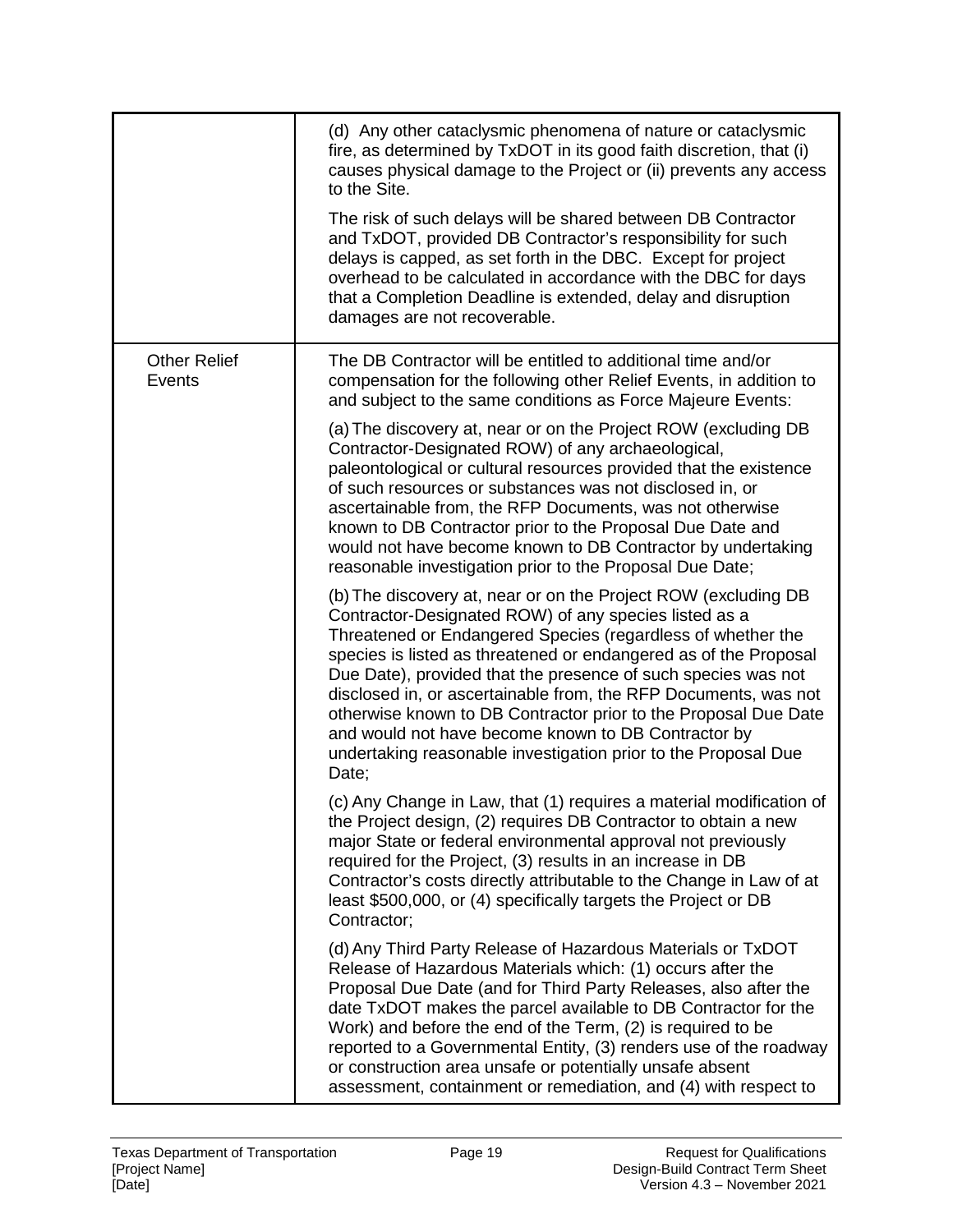|                                                            | Third Party Releases of Hazardous Materials, does not result<br>from DB Contractor's failure to exercise reasonable efforts to<br>protect the Site from third parties;                                                                                                                                                                                                                                                                                                                                                                                                                                                                                                                                                                                                                                                                                                          |
|------------------------------------------------------------|---------------------------------------------------------------------------------------------------------------------------------------------------------------------------------------------------------------------------------------------------------------------------------------------------------------------------------------------------------------------------------------------------------------------------------------------------------------------------------------------------------------------------------------------------------------------------------------------------------------------------------------------------------------------------------------------------------------------------------------------------------------------------------------------------------------------------------------------------------------------------------|
|                                                            | (e) Issuance of a temporary restraining order or other form of<br>injunction by a court that prohibits prosecution of a material<br>portion of the Work;                                                                                                                                                                                                                                                                                                                                                                                                                                                                                                                                                                                                                                                                                                                        |
|                                                            | (f) The suspension, termination, interruption, modification, denial<br>or failure to obtain or non-renewal of any TxDOT-Provided<br>Approval, except to the extent that such suspension, termination,<br>interruption, modification, denial or failure to obtain or non-<br>renewal arises from failure by any DB Contractor-Related Entity<br>to locate or design the Project or carry out the work in accordance<br>with the TxDOT-Provided Approvals or other Governmental<br>Approval;                                                                                                                                                                                                                                                                                                                                                                                      |
|                                                            | (g) Modifications to a Governmental Approval that is DB<br>Contractor's responsibility to obtain made by a Governmental<br>Entity after formal issuance of the Governmental Approval,<br>provided that the required modification is not due to changes to<br>the Project initiated by DB Contractor; and                                                                                                                                                                                                                                                                                                                                                                                                                                                                                                                                                                        |
|                                                            | (h) Modifications made after the Proposal Due Date to draft Third<br>Party Agreements included in the RIDs.                                                                                                                                                                                                                                                                                                                                                                                                                                                                                                                                                                                                                                                                                                                                                                     |
|                                                            | (i) Issuance of a new drainage permit by TxDOT that requires a<br>material modification of the Project design where either (1) DB<br>Contractor was not provided with the permit application or (2) DB<br>Contractor was provided with the permit application and timely<br>notified TxDOT of the specific conflict with DB Contractor's<br>design.                                                                                                                                                                                                                                                                                                                                                                                                                                                                                                                             |
|                                                            | [Add any additional Relief Events.]                                                                                                                                                                                                                                                                                                                                                                                                                                                                                                                                                                                                                                                                                                                                                                                                                                             |
| Delay Deductible<br>Aggregate Cap                          | DB Contractor's responsibility for delays to the Critical Path due<br>to qualifying delays (Uncooperative Utility Delay, Utility Owner<br>Delay, Differing Site Conditions Delay, Unidentified Utility Delay,<br>Force Majeure Event Delay, and Eminent Domain Delay) shall not<br>exceed [●][insert 10% - 25% of the number of days from NTP1<br>until the Substantial Completion Deadline] days (the "Delay<br>Deductible Aggregate Cap"). If the Delay Deductible Aggregate<br>cap is reached, DB Contractor will be entitled to a Change Order<br>extending the Completion Deadlines for each day of delay to the<br>Critical Path occurring after the Delay Deductible Aggregate Cap<br>is reached that results from a qualifying delay, as well as project<br>overhead to be calculated in accordance with the DBC for any<br>days the Completion Deadlines are extended. |
| <b>Matters Not</b><br>Eligible for<br><b>Change Orders</b> | The DB Contractor is responsible for all risks not specifically<br>accepted by TxDOT. Examples of specific exclusions are<br>identified in the DBC.                                                                                                                                                                                                                                                                                                                                                                                                                                                                                                                                                                                                                                                                                                                             |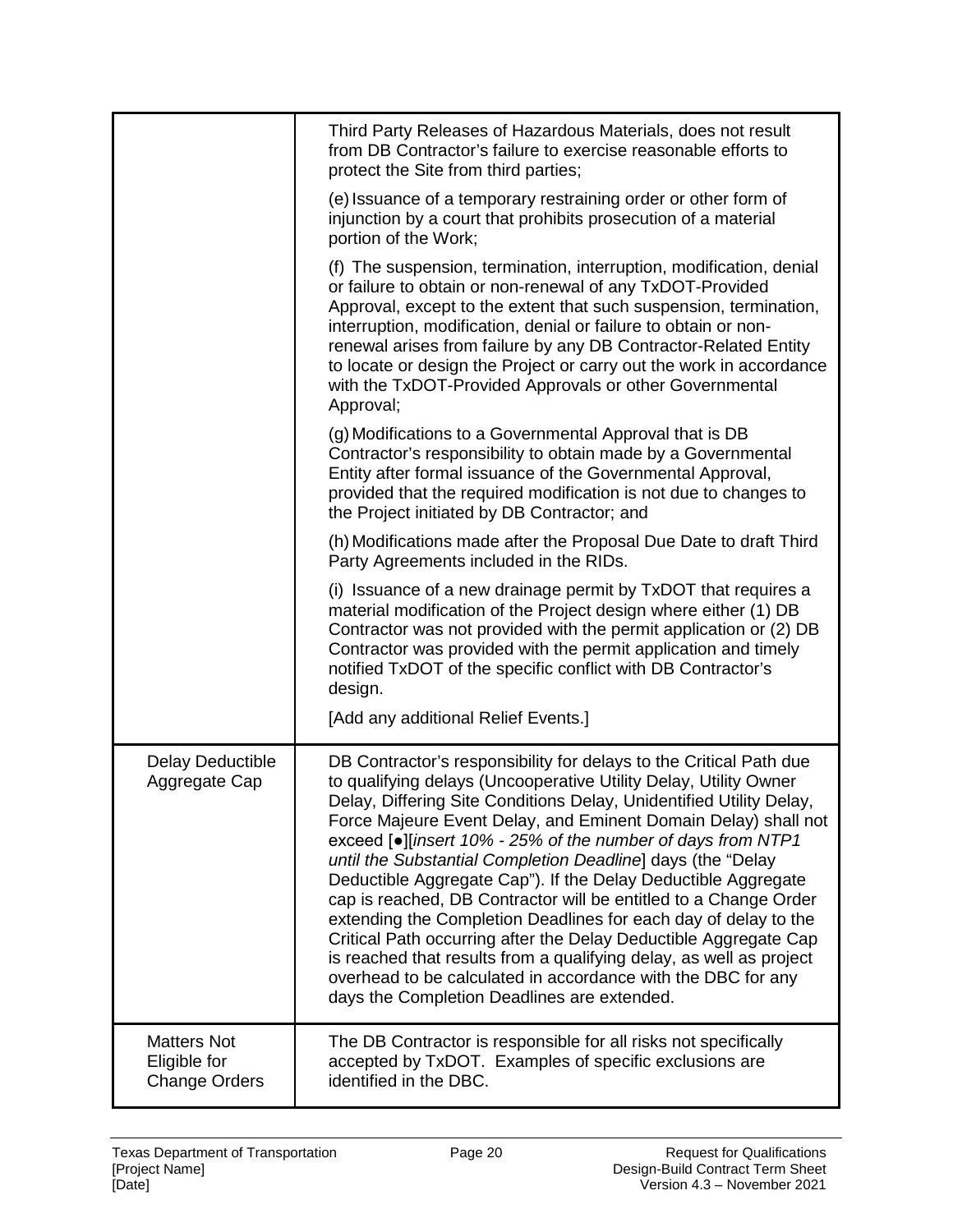| <b>BUSINESS RISKS</b>                   |                                                                                                                                                                                                                                                                                                                                                                                                                                     |
|-----------------------------------------|-------------------------------------------------------------------------------------------------------------------------------------------------------------------------------------------------------------------------------------------------------------------------------------------------------------------------------------------------------------------------------------------------------------------------------------|
| Insurance                               | The DB Contractor is required to provide insurance coverage<br>specified in the DBC, which must include at a minimum: builder's<br>risk, commercial general liability, automobile liability, pollution<br>liability, professional liability, workers' compensation and<br>employer's liability, umbrella liability, and railroad protective<br>liability.<br>Subcontractor insurance requirements are also specified in the<br>DBC. |
| <b>DB Contractor</b><br><b>Defaults</b> | The following are examples of DB Contractor Defaults:<br>Failure to begin Work within 30 days following issuance of<br>٠                                                                                                                                                                                                                                                                                                            |
|                                         | NTP1 or NTP2, or failure to satisfy all conditions to<br>commencement of the Construction Work, and commence the<br>Construction Work with diligence and continuity                                                                                                                                                                                                                                                                 |
|                                         | Failure to complete the Work by the applicable Completion<br>٠<br>Deadline                                                                                                                                                                                                                                                                                                                                                          |
|                                         | Failure to perform the Work in accordance with the Contract<br>٠<br><b>Documents</b>                                                                                                                                                                                                                                                                                                                                                |
|                                         | Suspending or ceasing the Work or failure to continuously and<br>٠<br>diligently prosecute the Work                                                                                                                                                                                                                                                                                                                                 |
|                                         | Failure to obtain or maintain any insurance, bonds,<br>٠<br>guarantees, letters of credit (if any) or other performance<br>security as and when required under the DBC                                                                                                                                                                                                                                                              |
|                                         | Voluntary or involuntary assignment or transfer of all or any<br>٠<br>portion of the DBC without TxDOT's prior written consent                                                                                                                                                                                                                                                                                                      |
|                                         | Failure to make payment when due for labor or equipment or<br>٠<br>failure to make payment to TxDOT when due of any amounts<br>owing to TxDOT                                                                                                                                                                                                                                                                                       |
|                                         | Failure to timely observe or perform any other material<br>obligation, term, or condition under the DBC                                                                                                                                                                                                                                                                                                                             |
|                                         | Material misrepresentation by the DB Contractor<br>٠                                                                                                                                                                                                                                                                                                                                                                                |
|                                         | Voluntary or involuntary bankruptcy or insolvency<br>٠                                                                                                                                                                                                                                                                                                                                                                              |
|                                         | DB Contractor or, if DB Contractor is a joint venture, any<br>Equity Member knowingly or intentionally fails to comply with<br>a requirement of Subchapter J, Chapter 552, Government<br>Code that is applicable to DB Contractor.                                                                                                                                                                                                  |
|                                         | [Include the following language if Non-Compliance Points are<br>Ξ<br>included in the DBA: Persistent DB Contractor Default]                                                                                                                                                                                                                                                                                                         |
| Cure of DB<br>Contractor                | The DB Contractor has an opportunity to cure certain DB                                                                                                                                                                                                                                                                                                                                                                             |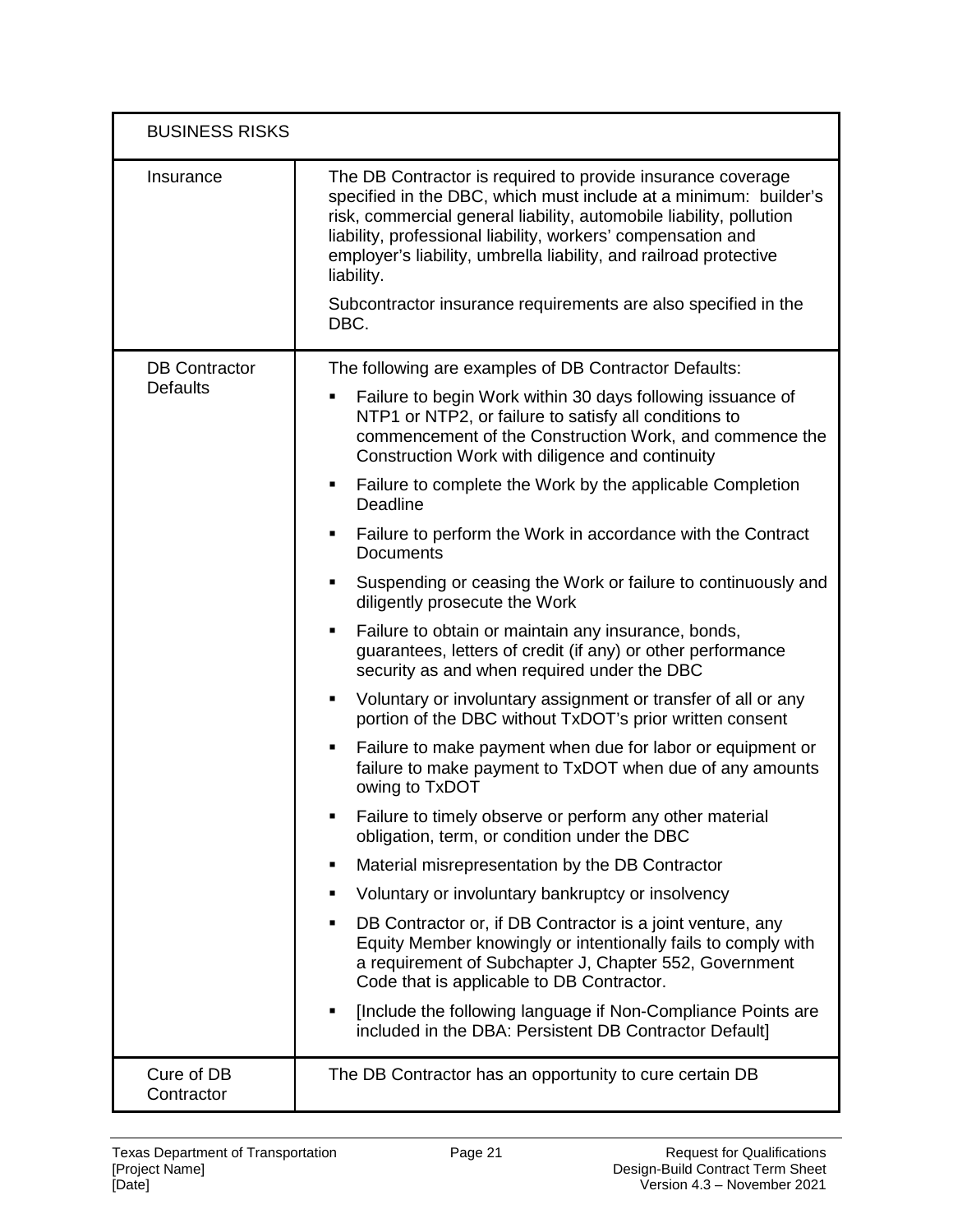| <b>Defaults</b>                                              | Contractor Defaults, as described in the DBC.                                                                                                                                                                                                                                                                                                                                                                                                                                                                                                                                                                                                                            |
|--------------------------------------------------------------|--------------------------------------------------------------------------------------------------------------------------------------------------------------------------------------------------------------------------------------------------------------------------------------------------------------------------------------------------------------------------------------------------------------------------------------------------------------------------------------------------------------------------------------------------------------------------------------------------------------------------------------------------------------------------|
| <b>TxDOT Remedies</b><br>for DB Contractor<br><b>Default</b> | TxDOT has the right to exercise one or more of the following<br>remedies in the event of an uncured DB Contractor Default:<br>Right to terminate<br>٠<br>Right to deduct amounts (including interest) payable to<br>٠<br>TxDOT from amounts owing to the DB Contractor<br>Right to take immediate action in the event of emergency or<br>Е<br>danger<br>Right to recover damages<br>п<br>Right to make demand upon, draw on, enforce and collect any<br>٠<br>bonds, letters of credit, guaranty, or other performance<br>security available to TxDOT for DB Contractor Default<br>Other remedies as provided by Law<br>٠                                                 |
| DB Contractor's<br><b>Right to Stop</b><br><b>Work</b>       | The DB Contractor has the right to stop Work if TxDOT fails to<br>make an undisputed payment within 15 Business Days after<br>TxDOT's receipt of written notice of nonpayment from the DB<br>Contractor. If such nonpayment continues for more than 180<br>days, upon written notice from the DB Contractor to TxDOT, the<br>nonpayment may be deemed a Termination for Convenience.                                                                                                                                                                                                                                                                                     |
| Suspension                                                   | TxDOT may order the DB Contractor to suspend all or any part of<br>the Work for the period of time that TxDOT deems appropriate.<br>Such suspension for convenience will be considered a TxDOT-<br>Directed Change, except for brief suspensions (not exceeding 48<br>hours each up to a total of 96 hours). Adjustments of the Price<br>and the Completion Deadlines are available for any such TxDOT-<br>Directed Change.                                                                                                                                                                                                                                              |
| Termination                                                  | The DB Contractor may terminate the DBC if NTP1 has not been<br>issued by TxDOT within 365 days after the Effective Date.<br>TxDOT may terminate the DBC for convenience or for the DB<br>Contractor's default.                                                                                                                                                                                                                                                                                                                                                                                                                                                          |
| Liquidated<br>Damages                                        | <b>Liquidated Damages for Delay: DB Contractor will pay liquidated</b><br>damages to TxDOT with respect to any failure to achieve<br>Substantial Completion [If the project is tolled, include the<br>following language here: Toll Zone Completion] and/or Final<br>Acceptance by the applicable Completion Deadline unless the<br>delay was directly attributable to a Qualifying Delay. The daily<br>amounts of such liquidated damages are set forth in the DBA.<br><b>Qualifying Delay Late Fees: DB Contractor will pay liquidated</b><br>damages to TxDOT with respect to any failure to achieve<br>Substantial Completion [If the project is tolled, include the |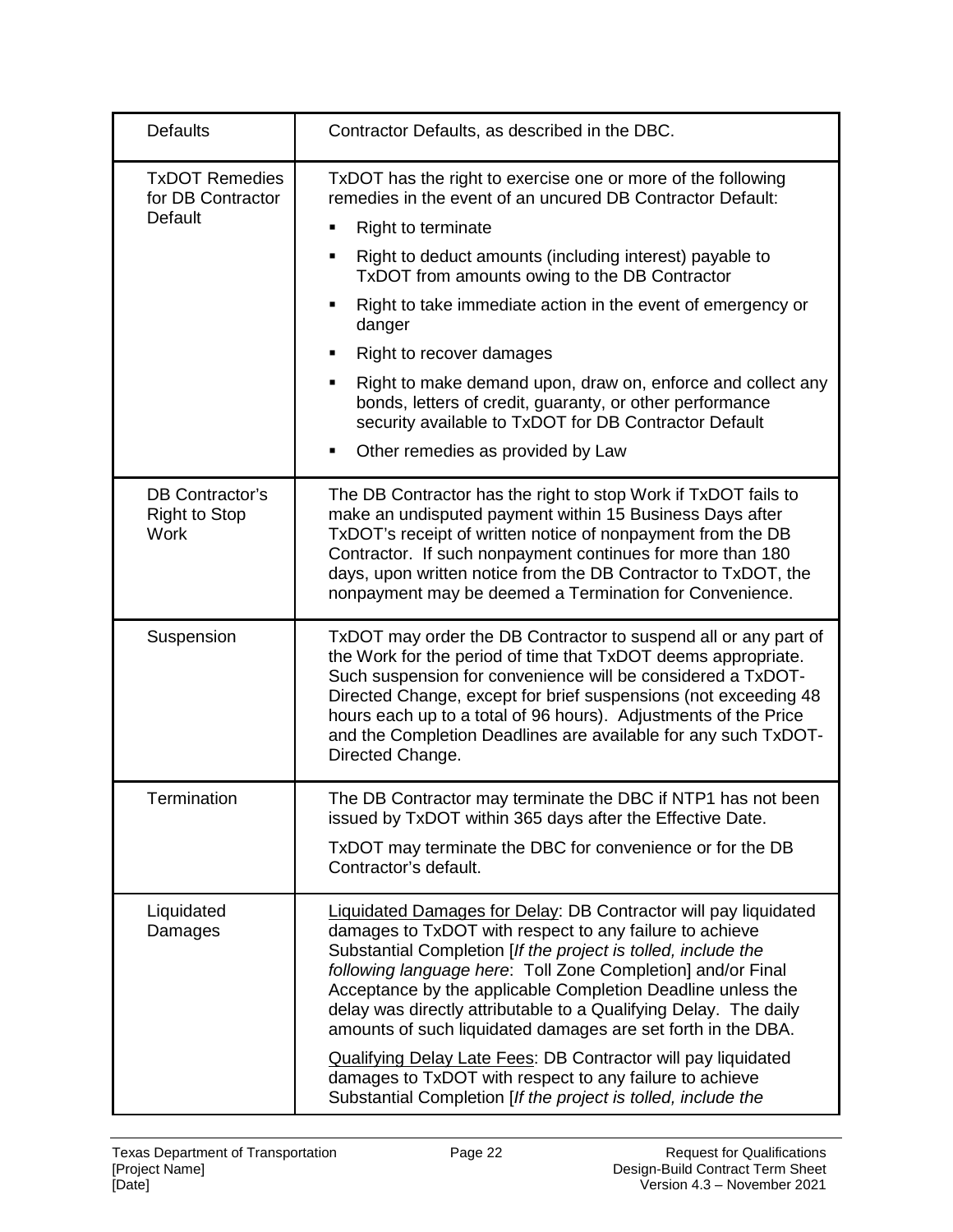|                          | following language here: Toll Zone Completion] and/or Final<br>Acceptance by the applicable Completion Deadline due to a<br>Qualifying Delay. The daily amounts of such Qualifying Delay<br>Late Fees are set forth in the DBA.                                                                                                                                                                                                                                                                                                                                                                                                                                          |
|--------------------------|--------------------------------------------------------------------------------------------------------------------------------------------------------------------------------------------------------------------------------------------------------------------------------------------------------------------------------------------------------------------------------------------------------------------------------------------------------------------------------------------------------------------------------------------------------------------------------------------------------------------------------------------------------------------------|
|                          | <b>Lane Closures, Lane Rental Charges and Liquidated Damages:</b><br>Liquidated damages for Lane Closures and Lane Rental Charges<br>are set forth in the DBC. [The DBA will include a Lane Rental<br>Bank against which the Lane Rental Charges will apply.]                                                                                                                                                                                                                                                                                                                                                                                                            |
|                          | Key Personnel Change Fees: Fees will be assessed, as set forth<br>in the DBC, if DB Contractor changes Key Personnel, regardless<br>of whether TxDOT approves a replacement.                                                                                                                                                                                                                                                                                                                                                                                                                                                                                             |
|                          | Key Personnel Unavailability Liquidated Damages: Liquidated<br>damages will be assessed, as set forth in the DBC, for each day<br>that a relevant Key Personnel role is not filled by an approved<br>individual.                                                                                                                                                                                                                                                                                                                                                                                                                                                         |
|                          | [If the project plan of finance includes TIFIA, include the following<br>language here:                                                                                                                                                                                                                                                                                                                                                                                                                                                                                                                                                                                  |
|                          | TIFIA Requirements: DB Contractor will be assessed liquidated<br>damages in the event DB Contractor's failure to comply with the<br>TIFIA-related obligations under the DBA result in TxDOT's<br>inability to obtain a TIFIA loan.]                                                                                                                                                                                                                                                                                                                                                                                                                                      |
| Non-Compliance<br>Points | [Include this Non-Compliance Points summary if applicable to the<br>project.] The performance of the Work is subject to Non-<br>Compliance Points, as set forth in the DBA. Non-Compliance<br>Points may be assessed by TxDOT for certain breaches of the<br>Contract Documents. The DB Contractor will be assessed                                                                                                                                                                                                                                                                                                                                                      |
|                          | liquidated damages for certain point thresholds. In addition,<br>TxDOT will have the right to terminate the DBC for a DB<br>Contractor Persistent Default evidenced by the accumulation of a<br>certain number of Non-Compliance Points within a rolling 180-day<br>period.                                                                                                                                                                                                                                                                                                                                                                                              |
| Indemnification          | The DB Contractor shall indemnify, defend, and hold harmless<br>TxDOT, the State of Texas, the Texas Transportation<br>Commission, FHWA, TxDOT consultants, and their respective<br>successors, assigns, officeholders, officers, directors, agents,<br>representatives, consultants and employees for the actual or<br>alleged culpable act, error, omission, negligence, breach, or<br>misconduct of any DB Contractor-related entity in or associated<br>with performance of the Work, any actual or threatened release of<br>hazardous materials, breach of the DBC, and failure to comply<br>with applicable Laws or Governmental Approvals, among other<br>things. |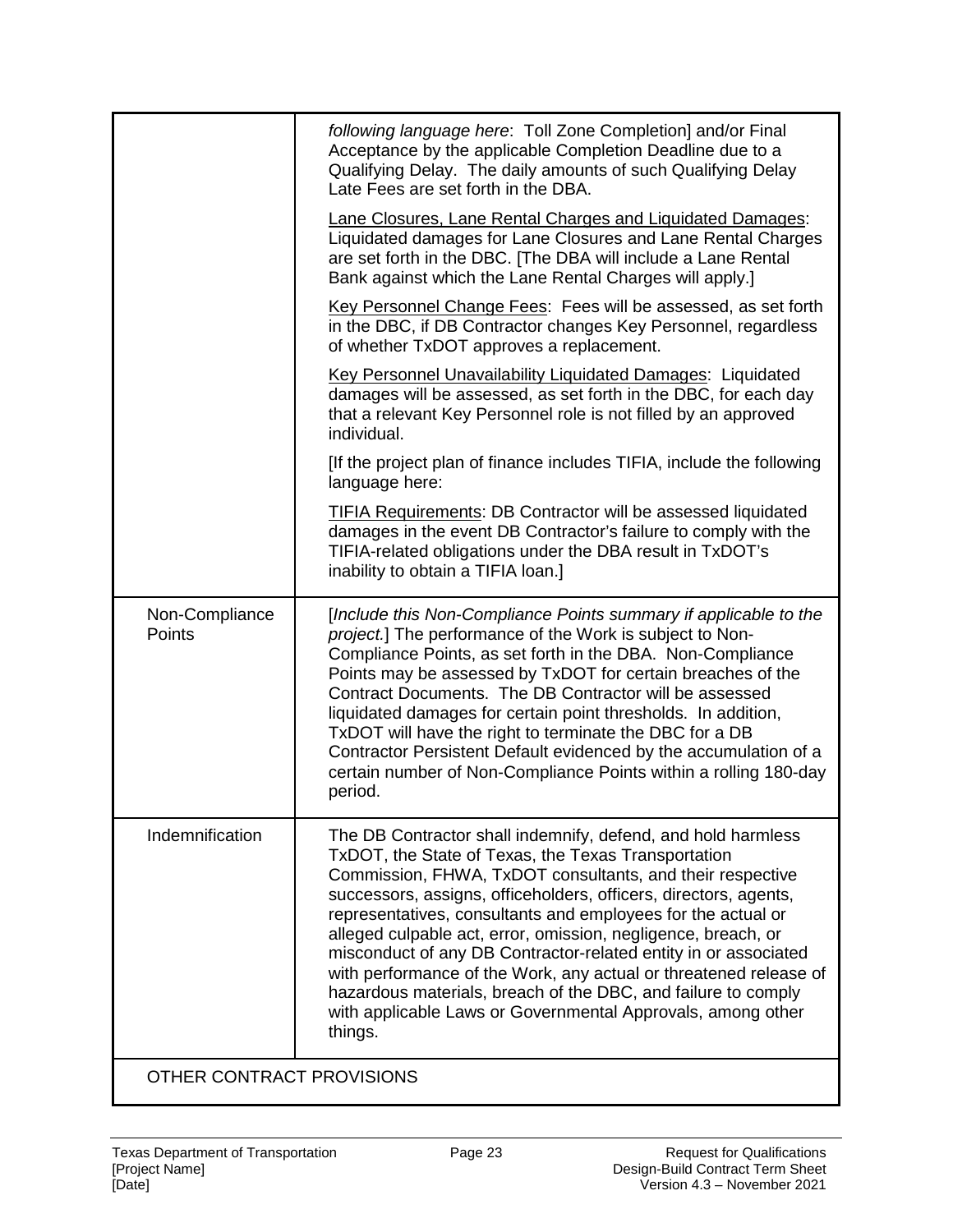| <b>TIFIA</b><br>Requirements | [If the project plan of finance includes TIFIA, include the following<br>language here:                                                                                                                                                                                                                                                                                                                                                                                                                                                                                                                                                                                                                                                                                                |
|------------------------------|----------------------------------------------------------------------------------------------------------------------------------------------------------------------------------------------------------------------------------------------------------------------------------------------------------------------------------------------------------------------------------------------------------------------------------------------------------------------------------------------------------------------------------------------------------------------------------------------------------------------------------------------------------------------------------------------------------------------------------------------------------------------------------------|
|                              | TxDOT intends to apply for a TIFIA loan from the United States<br>Department of Transportation pursuant to a loan agreement and<br>related documents for the purpose of funding all or a portion of<br>the Project ("TIFIA Loan Agreement"). In the event TxDOT elects<br>to negotiate a TIFIA Loan Agreement, DB Contractor shall be<br>required to comply with certain obligations related to the TIFIA<br>Loan Agreement, including the making of representations and<br>warranties regarding claims, default and debarment, as well as<br>compliance by the DB Contractor and its affiliates with certain<br>federal laws. Failure to comply with TIFIA-related obligations may<br>result in liquidated damages, withholding of payments or<br>termination of the DBC for default. |
| <b>Dispute</b><br>Resolution | Informal resolution procedures and compliance with the Dispute<br>Review Panel procedures are prerequisites and conditions to<br>resolution of Disputes under the Dispute Resolution Procedures<br>set forth in the DBC.                                                                                                                                                                                                                                                                                                                                                                                                                                                                                                                                                               |
|                              | A three-member Disputes Review Panel (Panel) will be<br>established to assist TxDOT and DB Contractor with the<br>resolution of any Disputes that arise during the term of the DBC.<br>TxDOT and DB Contractor will each appoint one Panel member,<br>and the two party-appointed Panel members will appoint a Panel<br>Chairperson. The Panel will meet with TxDOT and DB Contractor<br>and inspect the Project site on at least a quarterly basis and will<br>provide non-binding recommendations regarding any Dispute<br>raised by a party.                                                                                                                                                                                                                                        |
|                              | If a Dispute is not timely resolved after a recommendation is<br>provided by the Panel, the parties must commence the Informal<br>Resolution Procedures, during which the officers/directors of the<br>parties will meet to attempt to resolve the Dispute. After the<br>conclusion of the Informal Resolution Procedures, if the Dispute<br>was not resolved to the Parties' satisfaction: (a) the Parties may<br>mutually agree to initiate mediation, or (b) either Party may refer<br>the Dispute to the formal Dispute Resolution Procedures.                                                                                                                                                                                                                                     |
|                              | The formal Dispute Resolution Procedures include the contract<br>claims process established pursuant to Texas Transportation<br>Code Section 201.112 and Title 43, Texas Administrative Code,<br>Section 9.2.                                                                                                                                                                                                                                                                                                                                                                                                                                                                                                                                                                          |
|                              | The Disputes Review Panel procedures and Dispute Resolution<br>Procedures do not apply to certain Ineligible Matters.                                                                                                                                                                                                                                                                                                                                                                                                                                                                                                                                                                                                                                                                  |
| Records and<br>Documentation | The DB Contractor must submit all submittals to TxDOT through<br>TxDOT's electronic content management system.                                                                                                                                                                                                                                                                                                                                                                                                                                                                                                                                                                                                                                                                         |
|                              | In addition, the DB Contractor must maintain all project records<br>and documents on its own electronic data management system in                                                                                                                                                                                                                                                                                                                                                                                                                                                                                                                                                                                                                                                      |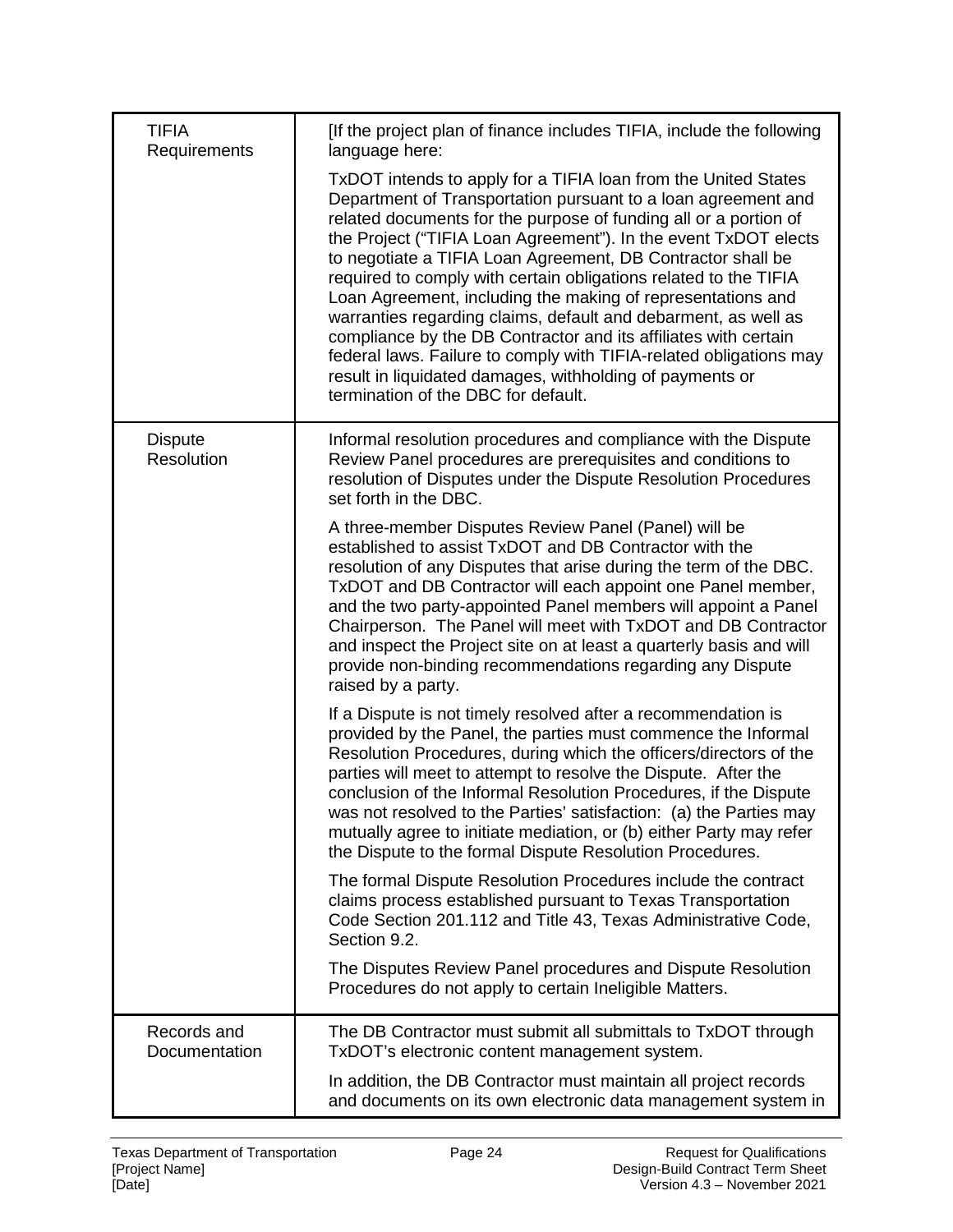|                                          | accordance with Texas State Records Retention Schedule. DB<br>Contractor is required to provide certain contracting information if<br>requested by TxDOT as a result of a request pursuant to the<br><b>Public Information Act.</b>                                                                              |
|------------------------------------------|------------------------------------------------------------------------------------------------------------------------------------------------------------------------------------------------------------------------------------------------------------------------------------------------------------------|
|                                          | The DB Contractor may be required to purchase additional<br>software as required for the Project.                                                                                                                                                                                                                |
| Escrowed<br>Proposal<br><b>Documents</b> | The DB Contractor's detailed Proposal pricing information (EPDs)<br>will be kept at TxDOT's project office in locked fireproof cabinets<br>with the keys held only by the DB Contractor.                                                                                                                         |
| ("EPD")                                  | EPDs are the property of the DB Contractor and will be<br>considered to be in the DB Contractor's possession.                                                                                                                                                                                                    |
|                                          | EPDs must be available for joint review by DB Contractor, TxDOT<br>and TxDOT's consultants, and any dispute resolver(s).                                                                                                                                                                                         |
|                                          | Change Order documentation must be added to EPDs.                                                                                                                                                                                                                                                                |
|                                          | EPDs will be maintained until all of the following have occurred:<br>(a) 180 days from the later of Final Acceptance or termination of<br>the DBC, (b) all Claims or Disputes regarding the Work have<br>been settled, (c) all Warranty Terms have expired, and (d) Final<br>Payment has been made and accepted. |
| <b>DBE Provisions;</b><br>Subcontractors | TxDOT's Disadvantaged Business Enterprise ("DBE") Program<br>for design-build contracts is based on TxDOT's standard DBE<br>Program with certain modifications to accommodate the design-<br>build approach.                                                                                                     |
|                                          | The DB Contractor must exercise good faith efforts to achieve the<br>DBE participation goal for the Project through implementation of<br>DB Contractor's approved DBE Performance Plan.                                                                                                                          |
|                                          | The DB Contractor may only retain Subcontractors that are<br>qualified, experienced and capable in the performance of the<br>portion of the Work assigned. After execution of the DBC, the DB<br>Contractor must select subcontractors based on procedures<br>approved by TxDOT.                                 |
|                                          | DB Contractor must provide 100% of any cost savings to TxDOT,<br>if the DB Contractor replaces a Subcontractor that is identified in<br>the Proposal, unless the replacement is for a reason that is<br>specified in the DBC.                                                                                    |
|                                          | The DB Contractor is required to include flow down required<br>terms into subcontracts. Subcontracts must be fully assignable to<br>TxDOT. Dispute procedures involving Subcontractors must<br>contain additional requirements.                                                                                  |
| <b>Key Personnel</b>                     | Certain job categories of Key Personnel for the Project are<br>identified. Except for certain reasons specified in the DBC, Key<br>Personnel may not be substituted. Liquidated damages may be                                                                                                                   |